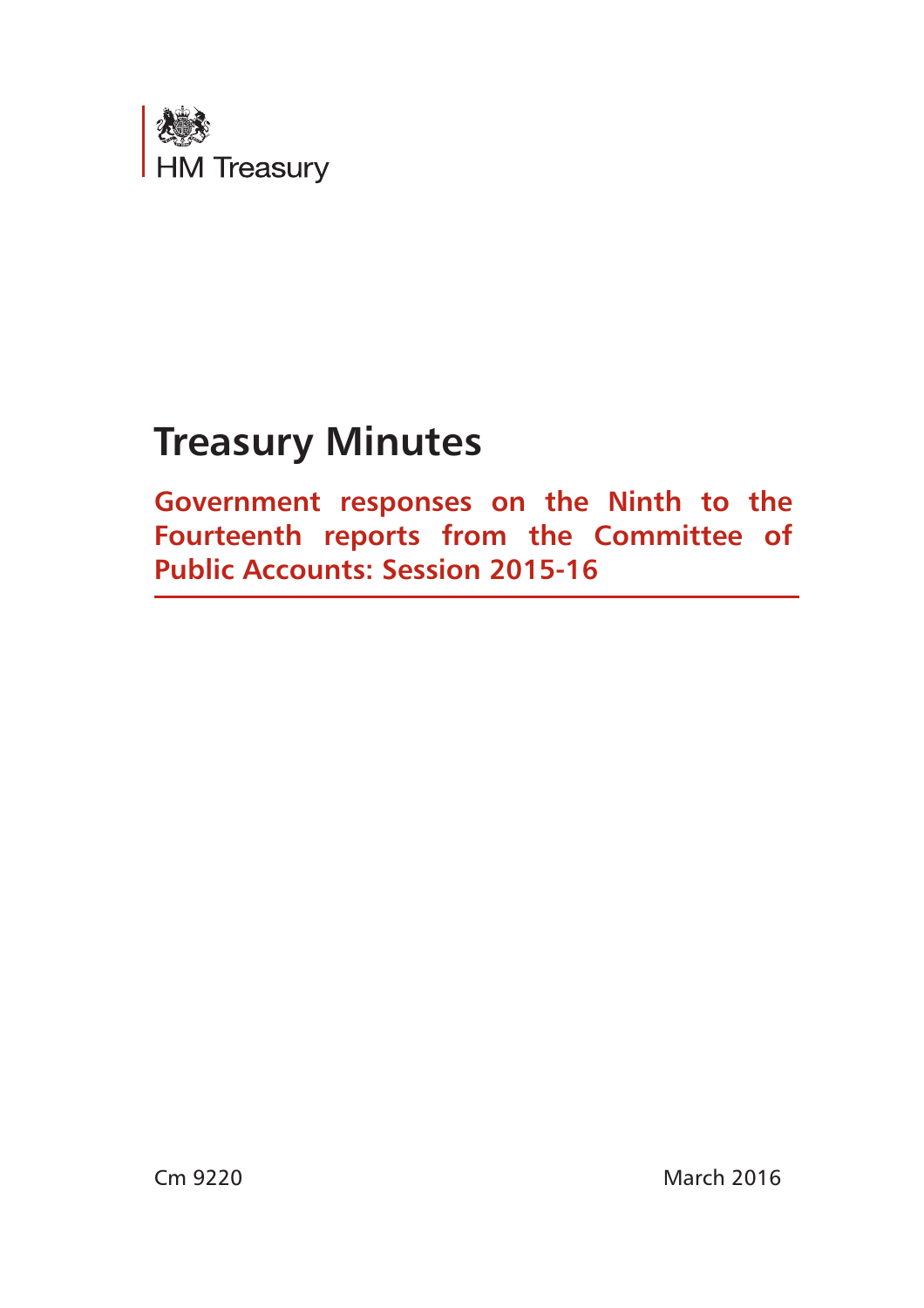

# **Treasury Minutes**

# **Government responses on the Ninth to the Fourteenth reports from the Committee of Public Accounts: Session 2015-16**

| 9th Report:  | Network Rail 2014-2019 rail investment<br>(Department for Transport)                                                                                         |
|--------------|--------------------------------------------------------------------------------------------------------------------------------------------------------------|
| 10th Report: | Care Act – first phase reforms and local government<br>burdens<br>(Department of Health / Department for Communities and Local<br>Government)                |
| 11th Report: | Strategic financial management in defence and military<br>flying training<br>(Ministry of Defence)                                                           |
| 12th Report: | <b>Care Quality Commission</b><br>(Department of Health)                                                                                                     |
| 13th Report: | Overseeing the financial sustainability in the further<br>education sector<br>(Department for Business, Innovation and Skills / Department for<br>Education) |
| 14th Report: | <b>General Practice Extraction Service</b><br>(Department of Health)                                                                                         |

Presented to Parliament by the Economic Secretary to the Treasury by Command of Her Majesty

Cm 9220 March 2016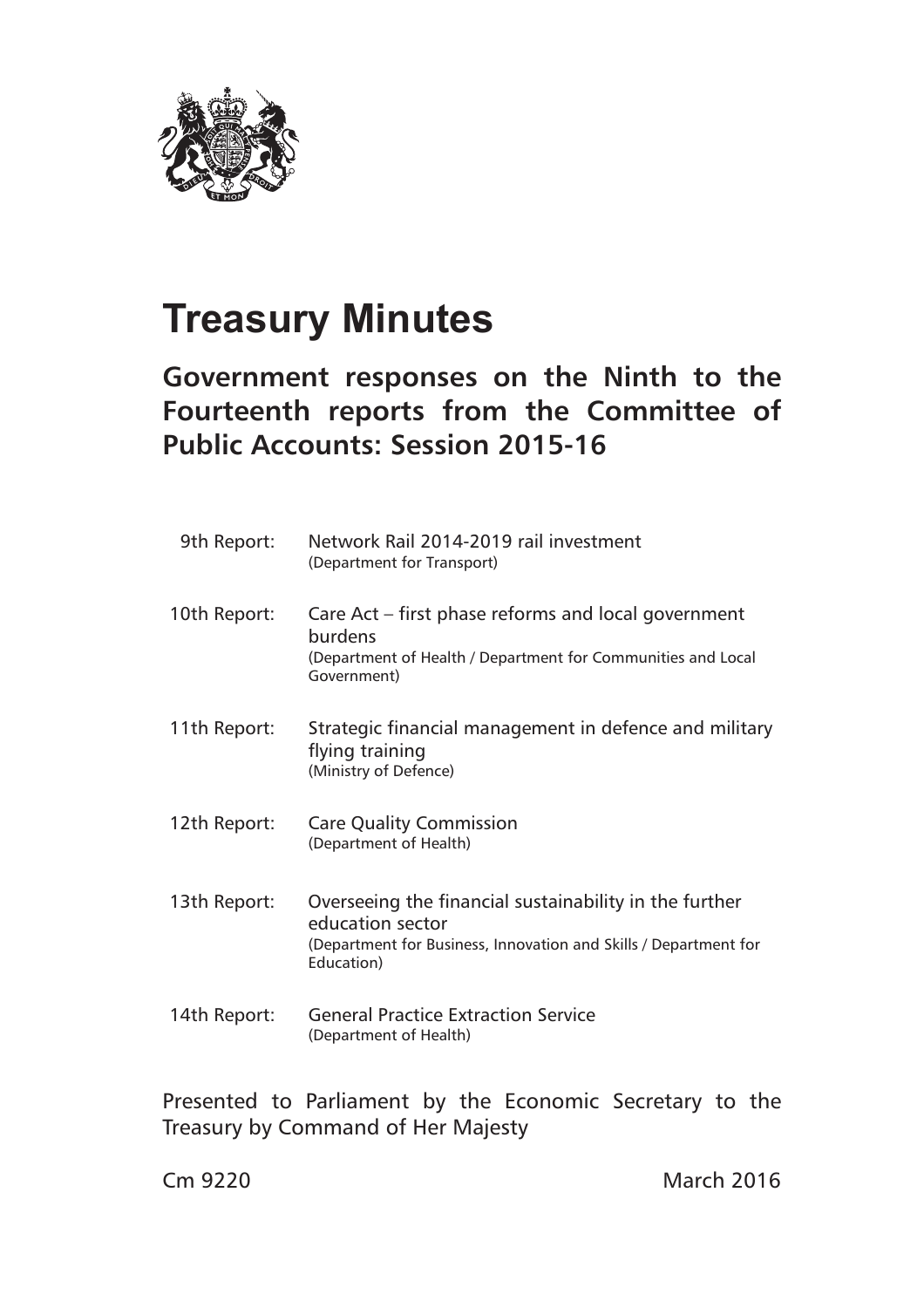#### TREASURY MINUTES DATED 3 MARCH 2016 ON THE NINTH TO THE FOURTEENTH REPORTS FROM THE COMMITTEE OF PUBLIC ACCOUNTS: SESSION 2015-16

#### © Crown copyright 2016

This publication is licenced under the term of the Open Government Licence v.3.0 except where otherwise stated. To view this licence, visit nationalarchives.gov.uk/doc/open-government-licence/version/3 or write to the Information Policy Team, The National Archives, Kew, London TW9 4DU, or email: psi@nationalarchives.gsi.gov.uk.

Where we have identified any third party copyright information, you will need to obtain permission from the copyright holders concerned.

This publication is available at www.gov.uk/government/publications

Any enquiries regarding this publication should be sent to us at: public.enquiries@hm-treasury.gsi.gov.uk.

Print ISBN 9781474129596 Web ISBN 9781474129602

Printed in the UK by the Williams Lea Group on behalf of the Controller of Her Majesty's Stationery Office

ID 29021601 03/16 54611 19585

Printed on paper containing 75% recycled fibre content minimum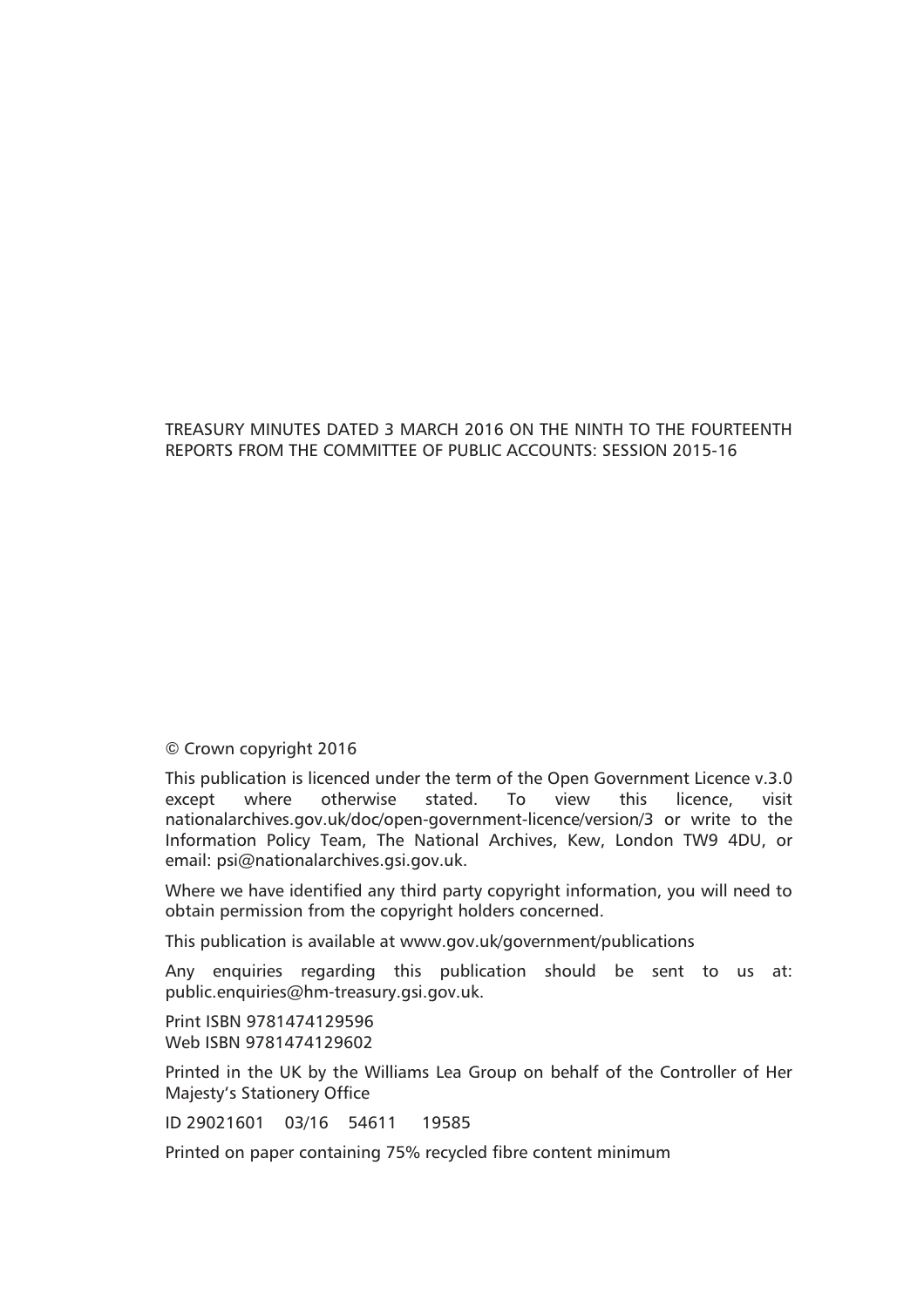# **Ninth Report of Session 2015-16**

## **Department for Transport**

## **Network Rail's 2014–2019 investment programme**

#### **Introduction from the Committee**

Based on Government requirements for the rail network, Network Rail sets out the work it will carry out in five yearly cycles. The Office of Rail and Road reviews these 5-year programmes, including the expected costs. In October 2013, the Department for Transport, Network Rail and the ORR agreed a £38.3 billion rail spending programme covering the period from April 2014 to March 2019. This spending included enhancements to the rail network, renewals of worn-out equipment and the costs of maintenance and operations. This report focuses primarily on the £12.8 billion plan for enhancements, of which 52% was at an early stage of development, with highly uncertain costs at the time the overall programme was agreed.

In September 2014, Network Rail was reclassified as a public sector body, with a government loan facility capped at £30.3 billion for the 2014–2019 period, which will be used to pay for enhancements and to refinance existing debt. Previously Network Rail borrowed from the financial markets, supported by government guarantee. It did not have a fixed limit on the amount it was permitted to borrow under the old arrangements.

In June 2015, the Government, concerned that the programme of work was costing more and taking longer than planned, announced three reviews into Network Rail and rail infrastructure investment. One of these, led by Sir Peter Hendy, the new chairman of Network Rail, looked at how the enhancements programme could be put back on a sustainable footing. Sir Peter's report was published in November and his recommendations are now the subject of a consultation which closes in March, 2016.

On the basis of a memorandum by the National Audit Office, the Committee took evidence on 21 October 2015 from the Department for Transport, Network Rail and the Office of Rail and Road about the programme of rail investments for 2014-19. The Committee published its report on 20 November 2015. This is the Government response to the Committee's report.

#### **Background resources**

- NAO memorandum: *Planning and delivery of the 2014–2019 rail investment programme*
- PAC report: *Network Rail's 2014–2019 Investment Programme* Session 2015-16 (HC 473)

#### **1 and 4: Committee of Public Accounts conclusions:**

**1.** *The 2014–2019 rail investment programme could not have been delivered within the budget which the Department, Network Rail and the Office of Rail and Road agreed.*  **4:** *Network Rail's reclassification as a public body has brought reduced flexibility to borrow to cover cost increases.* 

#### **Recommendations:**

**1.** *For the next planning round for rail investment, and in all future investment planning, the Government must assure itself that its plans can be delivered. For all rail spending decisions the Department, Network Rail and the Office of Rail and Road must assess and explain how uncertainty in key projects could affect the plan's overall costs and schedule.* 

**4.** *Network Rail must embed much tighter project planning, costing and cost control throughout the organisation and be clearer with the Department about what can and cannot be afforded. We want to see clearer accountability for project costs and project management.*

1.1 The Government accepts the Committee's recommendations.

#### **Recommendations implemented.**

1.2 The Department is working with Network Rail to improve the planning of enhancements. The Department has already developed a portfolio of projects at various levels of maturity. Enhancements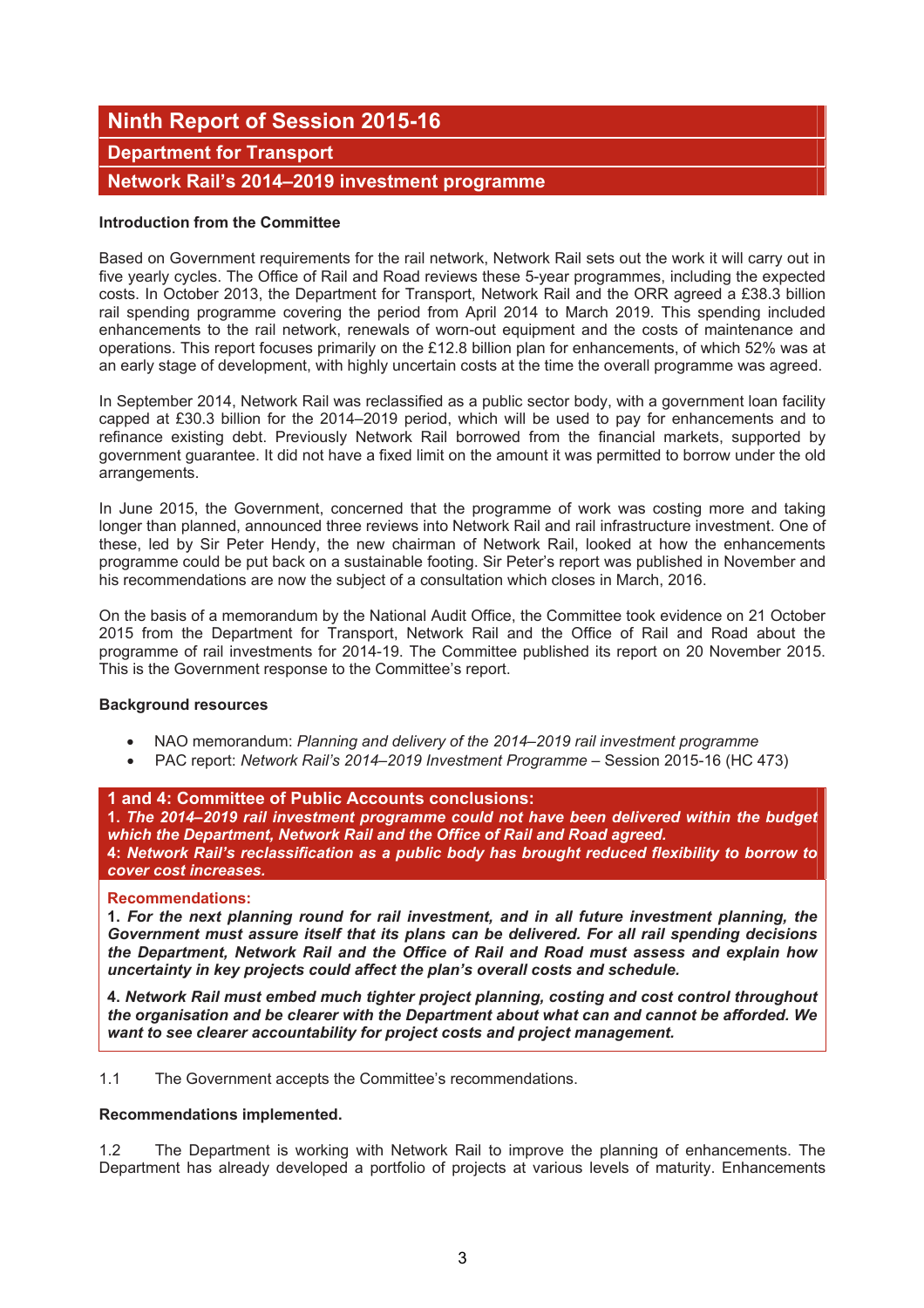Delivery Plans, agreed by the Department and Network Rail, contain information on the enhancements projects.

1.3 The Department will continue to make spending decisions using the Treasury's five case assessment framework, which includes an assessment of how uncertainty in key projects could affect the plan's overall costs and schedule. Working with Network Rail, the Department is introducing new gateways in the planning process, and a change control process that ensures the assessment remains valid throughout the life of the programme.

1.4 In parallel, Network Rail has developed an Enhancements Improvement Programme which aims to strengthen project management, costing and control, and capabilities. These measures will reset the formal framework and be underpinned by a new Memorandum of Understanding, to be published in March 2016.

**2: Committee of Public Accounts conclusion:**  *The Office of Rail and Road's approach to reviewing the efficiency of Network Rail's costs is unconvincing and it was not robust enough in scrutinising Network Rail's plans.* 

**Recommendation:** 

*The Department should carry out a fundamental review of the regulator's role and effectiveness in rail infrastructure planning.*

2.1 The Government accepts the Committee's recommendation.

#### **Recommendation implemented.**

2.2 The Department issued a consultation on the roles and responsibilities of ORR, with a call for evidence on 10 December 2015 and will report back the findings in March 2016. The Government has asked Nicola Shaw, Chief Executive of High Speed 1, to advise by Spring Budget on the longer term future shape and financing of Network Rail. Her final report may include proposals relating to the planning of future rail enhancements which the Department will consider as part of its response to the report.

**3, 5, 7 and 8: Committee of Public Accounts conclusion:**

**3.** *The rail investment planning and funding model is not adequate for major enhancement work such as the current electrification schemes.* 

**5.** *Cost increases on the Great Western Main Line electrification programme are staggering and unacceptable.* 

**7.** *There is still far too much uncertainty on costs and eventual delivery dates for the other two major rail electrification programmes in the 2014-2019 programme.* 

**8.** *There is a risk that more projects will be delayed in order to balance Network Rail's budget.* 

**Recommendations:** 

*3. The Department, Network Rail and the Office of Rail and Road should put in place sharper accountability arrangements for major enhancement projects, such as the Great Western Main Line electrification. They should also agree principles on when it is appropriate to fund and*  manage these projects outside the five year rail funding cycle, and build in strong *accountability mechanisms to avoid costly overruns.* 

*5. The Department and Network Rail should publish an updated schedule and cost forecast for the Great Western Main Line electrification programme, a full account of what has caused the cost increases to date and proposals for controlling future costs, including the liabilities associated with the new electric trains.* 

*7. The Department and Network Rail, drawing on the Hendy review, should publish a revised programme of rail electrification improvements, including the rationale for prioritisation between projects, with updated cost and delivery forecasts.* 

*8. The Department and Network Rail need to have a clear and agreed public strategy about which rail projects are deliverable. Deadlines for key milestones must be clear, realistic, and transparent to passengers and the public.*

3.1 The Government accepts the Committee's recommendations.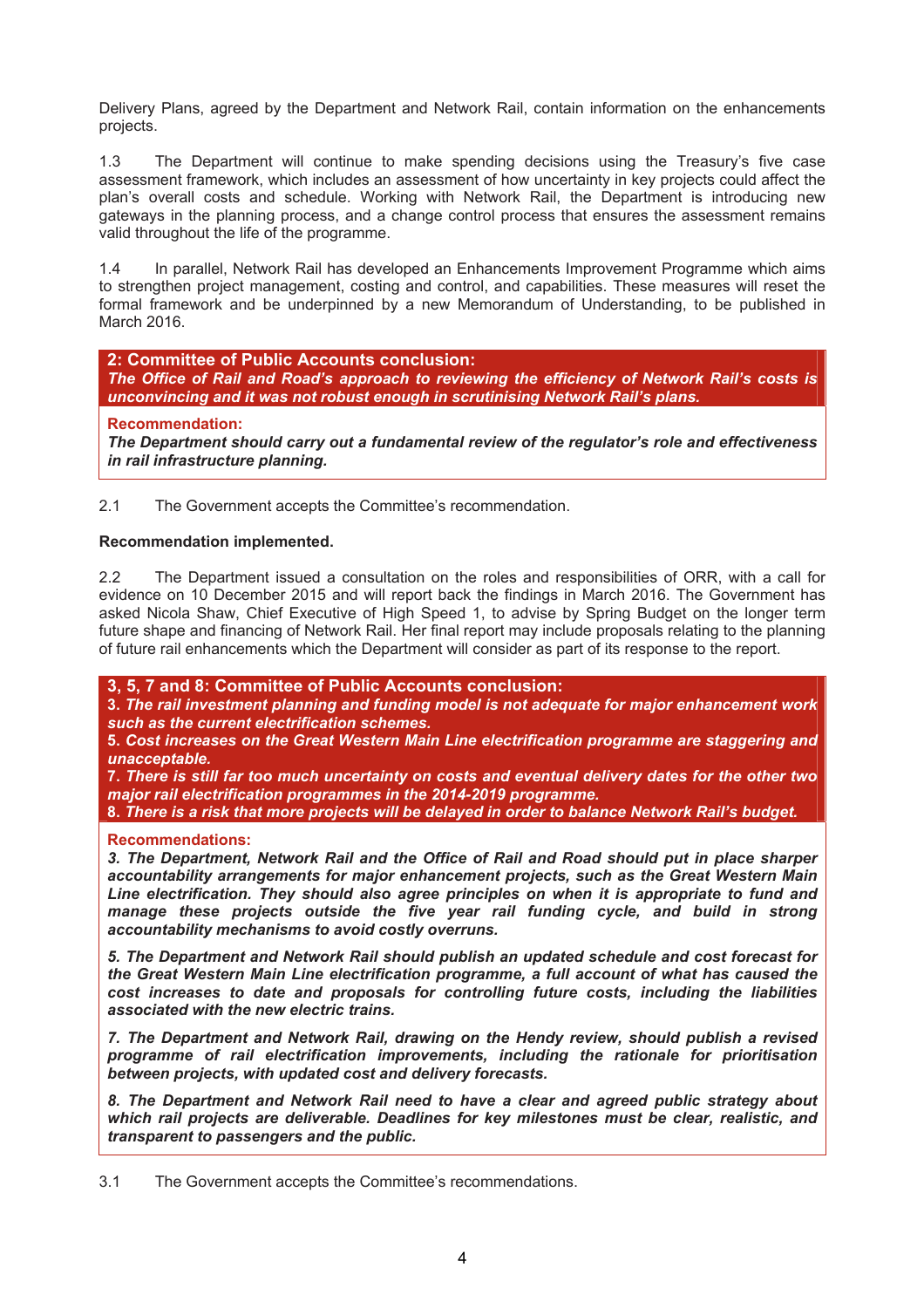#### **Recommendations implemented.**

3.2 The Department is working with Network Rail to improve governance of, and accountabilities for, the enhancement programme. This will focus on new control mechanisms to ensure delivery to schedule and value for money. The Department has reoriented its structure to streamline responsibilities and to reduce the interfaces with Network Rail. Transparency on the responsibility for cost overruns is an essential part of the gateways in the decision making process.

3.3 The Hendy Report on re-planning of Network Rail's investment programme sets out a revised plan for the rail enhancements programme, which has undergone independent assurance. The Secretary of State is minded to accept the revised plan subject to a period of consultation, which will close in March 2016. Network Rail has published an Enhancements Delivery Plan, which forms part the Hendy Review and sets out the outputs, obligations, scope and milestones for the enhancement projects, including for the Great Western Main Line. The Secretary of State will consider all consultation responses before reaching his decision on whether to accept Sir Peter Hendy's proposals for re-profiling the rail enhancements portfolio.

**6: Committee of Public Accounts conclusion:**  *Without active engagement and management of the supply chain, skills shortages in key areas pose serious risks to Network Rail delivering its plans.* 

#### **Recommendation:**

*The Department and Network Rail should publish a rail skills strategy for the industry with milestones for delivery.*

6.1 The Government accepts the Committee's recommendation.

#### **Recommendation implemented.**

6.2 Work is underway to develop a more strategic approach to people and skills. In January 2016, the Department published a Transport Infrastructure Skills Strategy. This set out plans for strengthening the transport workforce, increasing diversity and raising the level of skills in its arm's length bodies and the supply chain, including by delivering on the ambition for 30,000 apprenticeships in roads and rail over the next 5 years. In support of this strategy, the Rail Supply Group published its plans, in February 2016, for investing in skills and people as part of a wider rail sector strategy.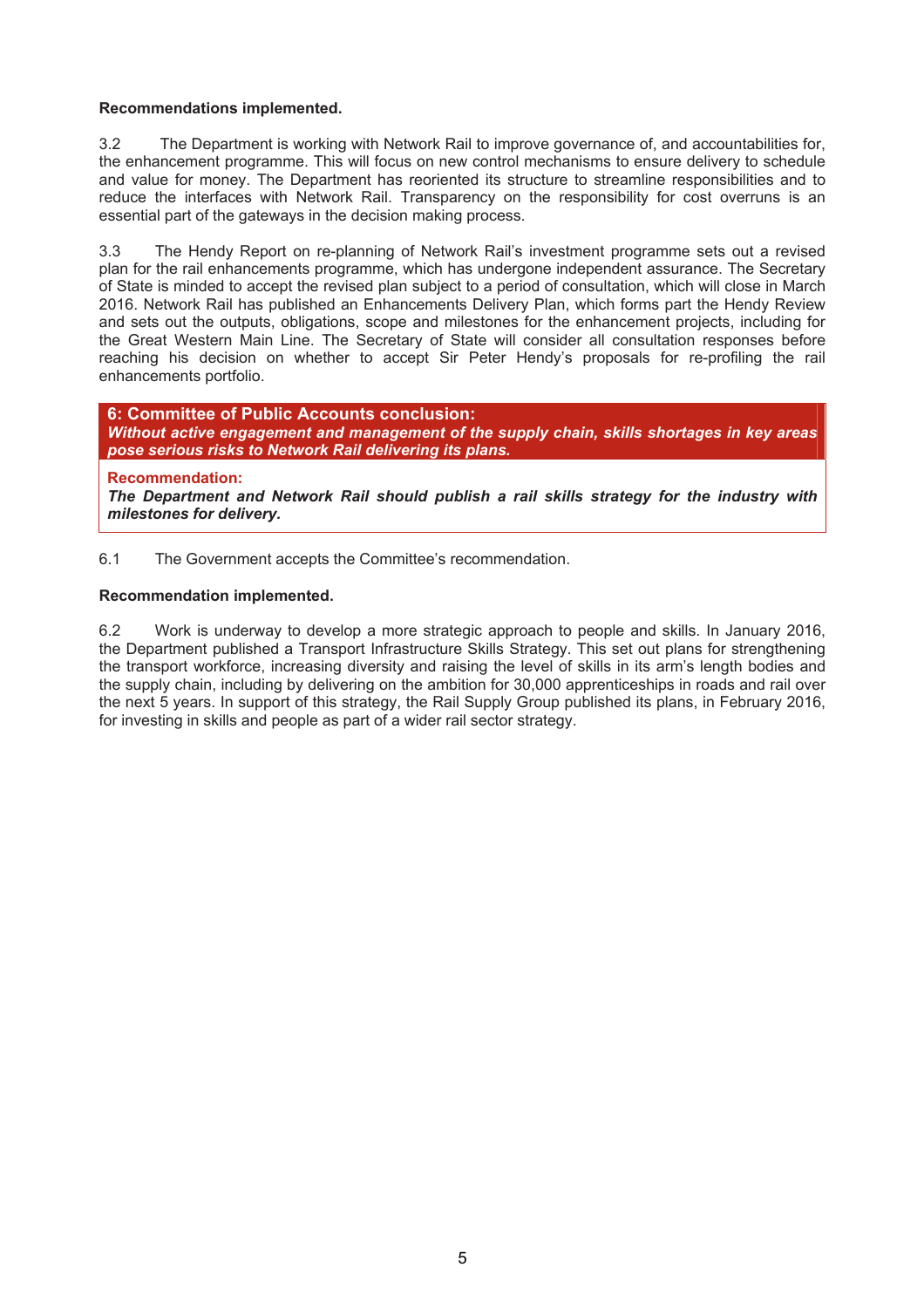# **Tenth Report of Session 2015–16 Department of Health / Department for Communities and Local Government Care Act first-phase reforms and local government new burdens**

#### **Introduction from the Committee**

Between 2010–11 and 2015–16 central government reduced funding to local authorities by around 37% in real terms. Local authorities have tried to protect spending on key areas, like adult social care, but given this scale of cuts have been less able to do so over time. Placing unfunded new requirements on local authorities puts pressure on them either to increase locally raised income or reduce spending on existing activities. The New Burdens Doctrine is the Government's commitment to assess and fund extra costs for local authorities from introducing new powers, duties and other government-initiated changes. The Department for Communities and Local Government oversees and coordinates how the Government applies the Doctrine.

Through the Care Act, the Government aims to reduce reliance on formal care, promote independence and well-being and give people more control over their own care and support. The Department of Health is responsible for achieving these objectives. The Government has calculated that new responsibilities under the Care Act will cost local authorities £470 million in 2015-16 to carry out and the NAO has estimated that the Care Act Phase 1 will cost £2.5 billion to implement from 2013–14 and 2019–20.

On the basis of 2 reports by the National Audit Office, the Committee took evidence on 12 October 2015 from the Department of Health and the Department for Communities and Local Government about the Care Act and the government's assessment and funding of new burdens on local authorities. The Committee published its report on 2 December 2015. This is the Government response to the Committee's report.

#### **Background resources**

- NAO report: *Care Act first-phase reforms* Session 2014-15 (HC 82)
- NAO report: Local Government burdens Session 2014-15 (HC 83)
- PAC Report: *Care Act first-phase reforms and local government new burdens* Session 2015-16 (HC 412)

#### **1: Committee of Public Accounts conclusion:**

*As local authorities implement new burdens placed on them by government, such as the Care Act, there is a risk that people will not get the support they need, and existing services will be adversely affected before government detects and responds to problems.* 

#### **Recommendation 1a:**

*The Department of Health should set out in the next three months how it will build on its quarterly monitoring of the implementation of the Care Act and be ready to respond quickly and effectively to emerging problems.* 

1.1 The Government accepts the Committee's recommendation.

#### **Recommendation implemented.**

1.2 The Care and Support Reform Programme Board has commissioned a further Local Authority Stocktake to facilitate ongoing monitoring of implementation of Phase 1 of the Care Act. Evidence from that stocktake will be presented to the Care and Support Reform Programme Steering Group. Following the closure of the Care and Support Reform Programme in March 2016, the Steering Group will continue to operate as an oversight body and have a role in scrutinising evidence; identifying support needs as they arise; and responding to any emerging problems. These sources will include views from users, carers and providers.

1.3 The Department of Health keeps its support offer to adult social care under review in light of the local authorities' emerging support requirements. The department will continue to work with the Local Government Association and others to ensure that a sector-led improvement offer is available to local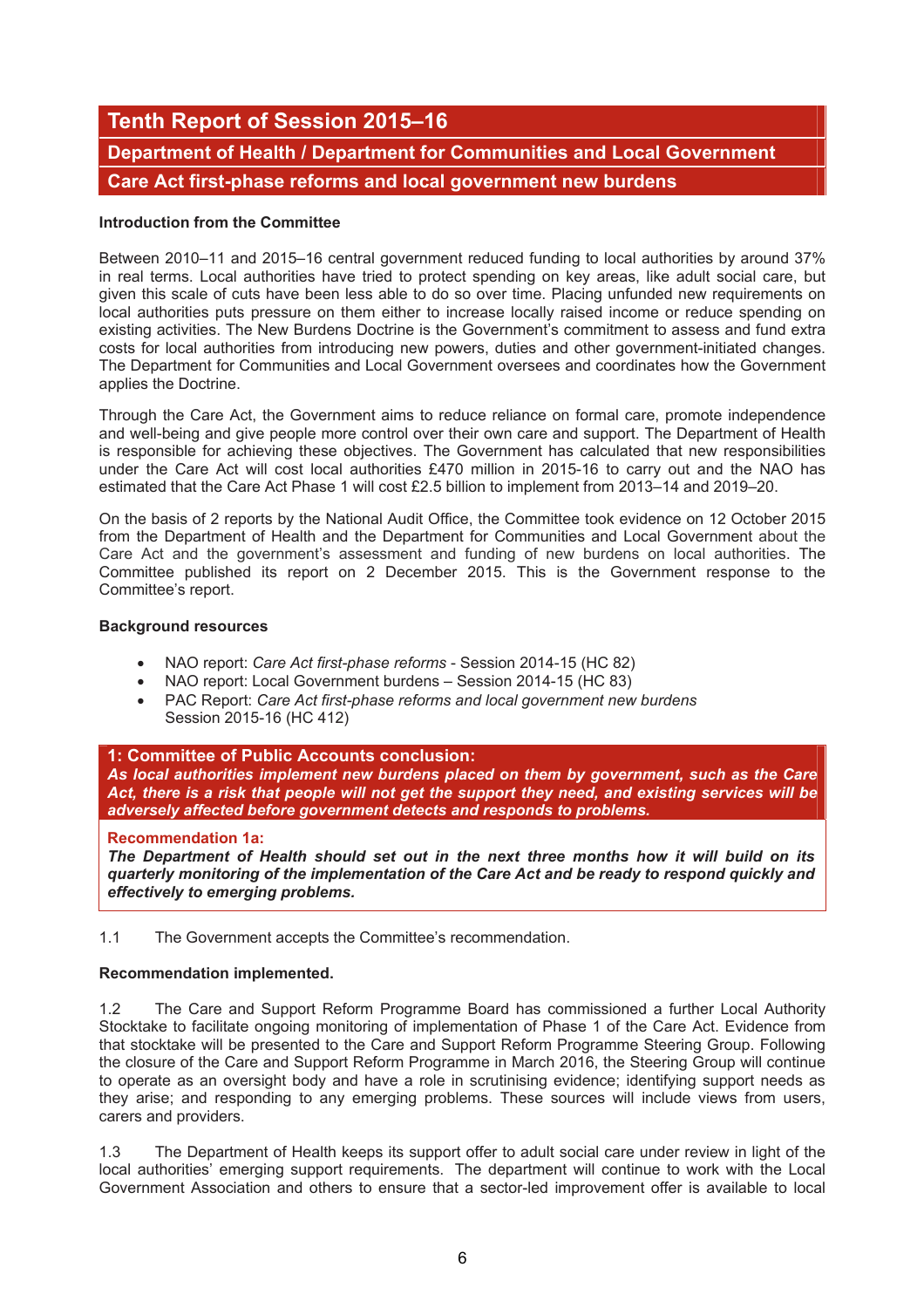authorities throughout 2016-17. The programme will support them to manage risk and drive improvement across the range of their adult social care responsibilities, including realising the benefits of the Care Act for users and carers.

#### **Recommendation 1b:**

*The Department of Health's planned review of the Care Act should examine whether local authorities are meeting their statutory duties and assess additional cost pressures, including*  **on other public services and on carer's themselves.** 

1.4 The Government accepts the Committee's recommendation.

#### **Target Implementation Date**: September 2019.

1.5 It is for local authorities to ensure their statutory duties are met. The Department of Health is commissioning a programme of research to evaluate and inform implementation of the Care Act 2014 to inform its understanding of how the Act is being implemented and how effectively the Act is achieving its underlying aims.

1.6 Research projects will focus on: prevention - the impact and outcome of these services; Carer support to provide quantitative evidence about the impact on carers' welfare of carer assessments and support; personalisation, choice, control and continuity of care; planning for later life; market shaping; and partnership approach to implementation. It is envisaged that each research project will take up to 3 years for completion.

1.7 The Department of Health will continue to work with HSCIC (Health and Social Care Information Centre) to ensure that national data collections support the monitoring of Care Act implementation and its cost, where appropriate. Data collections are kept under review to ensure to ensure that the Department collects the data required to monitor implementation and to ensure that it is collected with minimum cost and burden.

#### **Recommendation 1c:**

*The Department for Communities and Local Government should ensure departments undertake post-implementation reviews of all significant new burdens to ensure funding is appropriate and to learn how to improve estimates for future assessments.*

1.8 The Government accepts the Committee's recommendation.

#### **Recommendation implemented.**

1.9 As part of the new burdens process, the department has put in place a process to ensure all departments review all significant new burdens assessments after implementation of the policy by local authorities. The department recognises that this is particularly important for those significant new burdens where the assessment has been based on uncertain data, or is particularly difficult to determine. The department will check to make sure that reviews are carried out as agreed.

**2: Committee of Public Accounts conclusion:**  *It is disappointing that Phase 2 of the Care Act had to be deferred and we are concerned that there are currently no firm plans for its implementation.* 

#### **Recommendation:**

*The Department of Health should develop a properly resourced plan for the implementation of Care Act Phase 2, including a clear timetable, and report this to Parliament in this Parliamentary session.* 

2.1 The Government accepts the Committee's recommendation.

#### **Recommendation implemented.**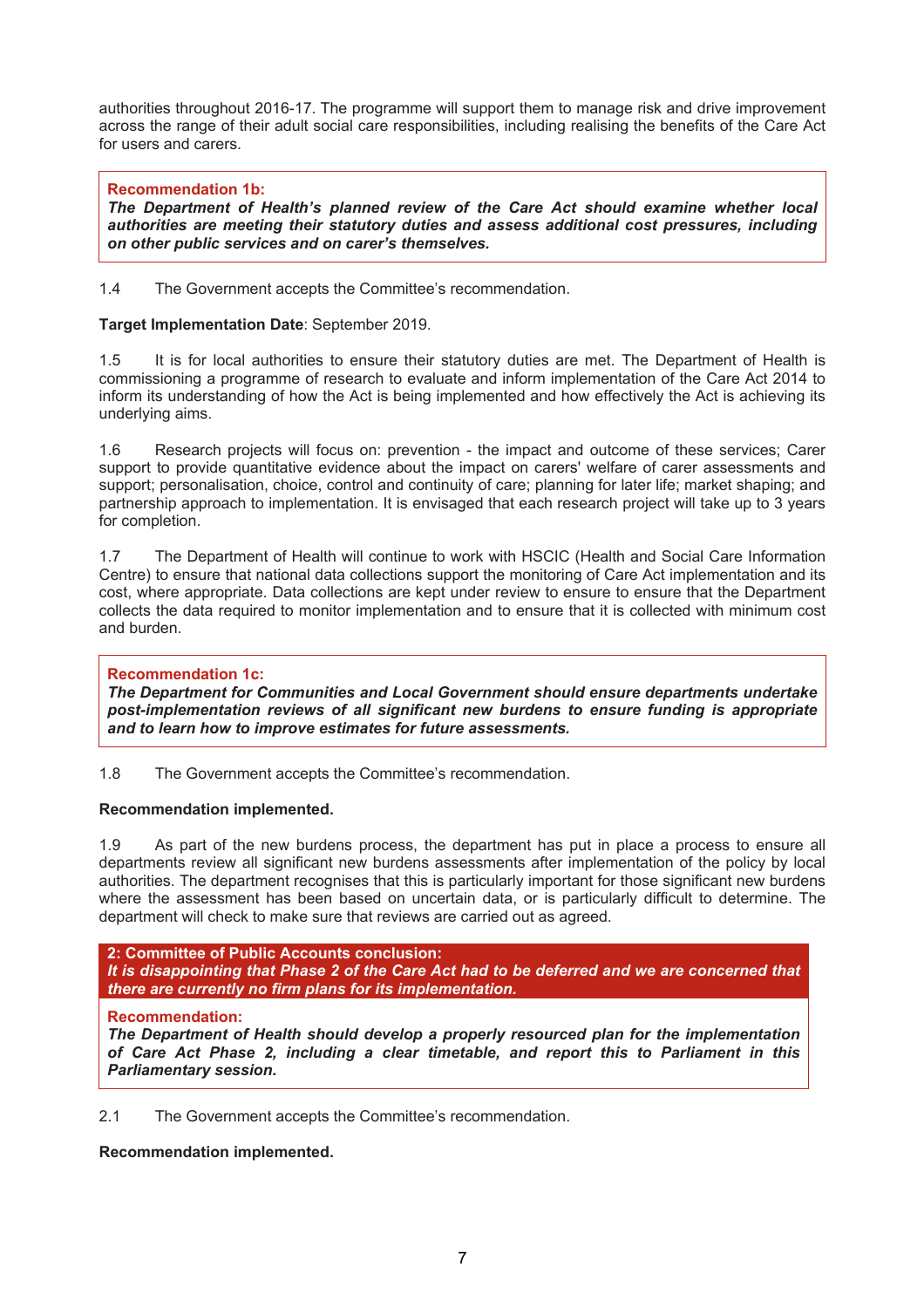2.2 Revised plans for the implementation of the cap on care costs in April 2020 have been developed and shared with the Care and Support Reform Programme board. The board has overseen the implementation and support of Phase 1 of the reforms and includes representatives from both local and central government. The department will continue to develop the policy underpinning the cap on care costs in the run up to a consultation on draft regulations and guidance in the summer of 2018. Following this consultation, the department aims to publish final regulations and guidance in April 2019. The regulations would come into force in April 2020.

**3: Committee of Public Accounts conclusion:** 

*The Department for Communities and Local Government is not transparent enough about what is assessed and funded as a new burden, and what is not, the reasons for the decisions made and the funding provided* 

#### **Recommendations:**

*The Department of Communities and Local Government should publish routinely information on the new burdens it has identified, the reasons for its decisions on whether a new burden assessments are required, and the details of completed assessments.*

3.1 The Government accepts the Committee's recommendation.

#### **Recommendation implemented.**

3.2 The department now asks all policy departments to publish their completed new burdens assessments alongside the main Impact Assessment and other policy documents and announcements on the internet. For example: the new burden assessment for the Prevent Duty has been published on the Home Office website.<sup>1</sup>

3.3 Decisions on whether a new burdens assessment is required for policy proposals are based on the criteria set out in the published New Burdens Doctrine Guidance for Government Departments.<sup>2</sup> The department looks at a wide range of policy proposals and considers whether they meet the new burdens criteria. Where a proposal meets the published criteria, a full new burdens assessment will be carried out. Where a proposal does not meet the published criteria a full assessment is not necessary.

#### **4: Committee of Public Accounts conclusion:**

*The Department for Communities and Local Government's definition of a new burden means that local authorities are not guaranteed funding for significant new costs.* 

#### **Recommendation:**

l

*The Department must ensure that Spending Reviews and annual local government finance settlements take account of all additional cost pressures and new demands facing local authorities, not just those it defines as new burdens, to ensure they have sufficient resources to meet their statutory duties. This is particularly important in the light of the 37% reduction in local government funding over the last five years which reduces capacity for councils to support these duties from their existing budgets.*

4.1 The Government accepts the Committee's recommendation.

#### **Recommendation implemented.**

4.2 In reaching the funding decisions announced in the Spending Review in November 2015, the Government had regard to a wide range of factors that may impact on local government over the spending period, including some which fell outside the new burdens doctrine but nonetheless represented new costs for local authorities. This analysis took into account a range of financial and economic factors as well as changes in demand for services. For instance, analysis on adult social care drew on academic modelling of future demand for services; projections and data on pay including the National Living Wage from the Office of Budget Responsibility and Skills for Care; and consideration of the potential for efficiencies and savings, from a range of sources.

<sup>1</sup> https://www.gov.uk/government/publications/prevent-duty-new-burdens-assessment

<sup>2&</sup>lt;br>https://www.gov.uk/government/publications/new-burdens-doctrine-guidance-for-government-departments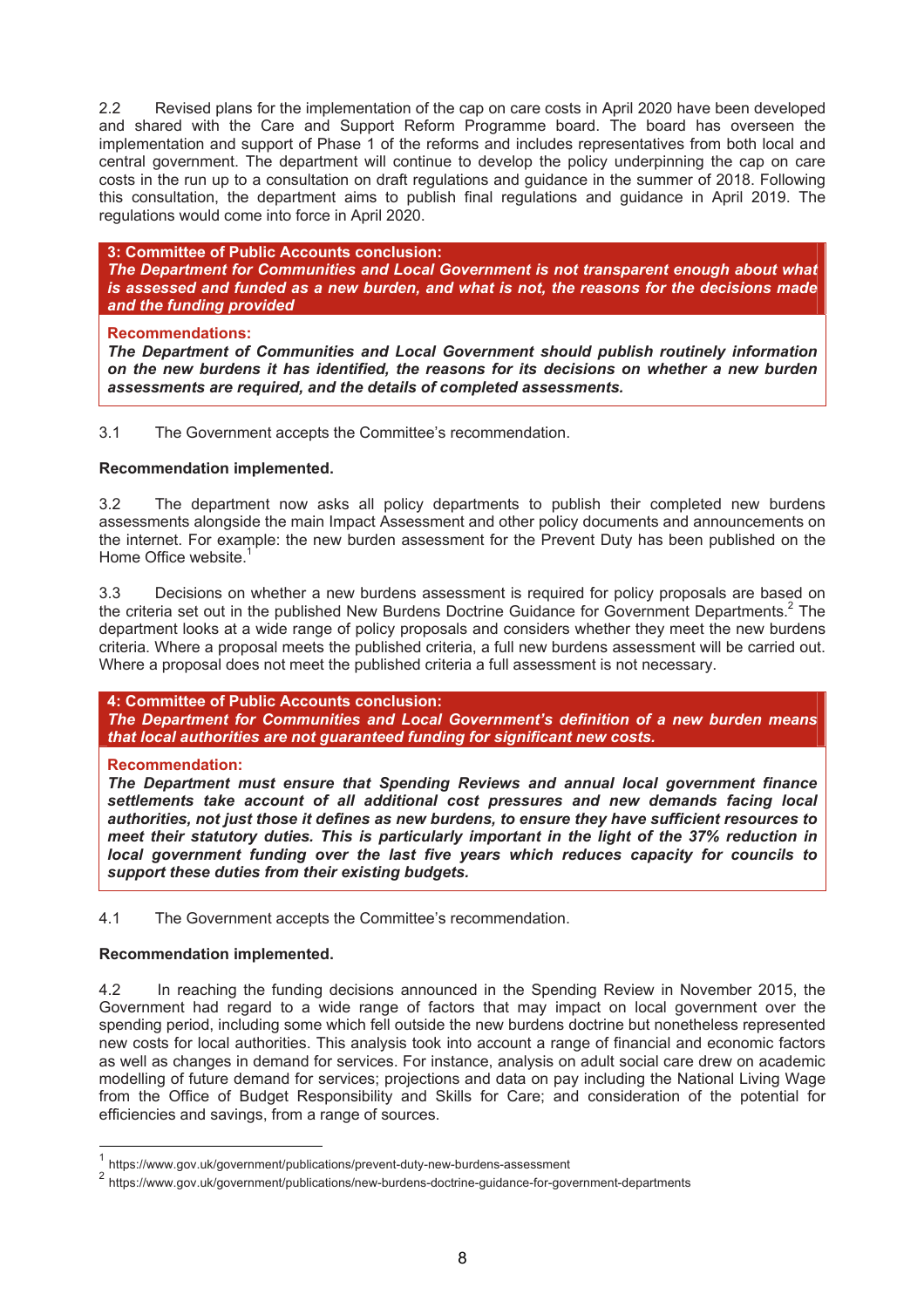# **Eleventh Report of Session 2015–16 Ministry of Defence**

## **Strategic Financial Management and Military Flying Training**

#### **Introduction from the Committee**

Prior to the 2010 Strategic Defence and Security Review, a £38 billion gap was identified between the funding the Ministry of Defence expected and the forecast cost of Defence over the following 10 years. This funding gap was having a destabilising effect on the defence budget. Since 2010, the department has adopted a two-pronged approach to improving its financial management. It has sought to address the funding gap in its equipment programme and reduce costs in all areas of the defence budget to meet the Spending Review 2010 and subsequent settlement; and improve its management structure by delegating greater financial responsibilities to the Armed Forces who, since April 2015, have managed over 70% of the £34 billion defence budget.

The department has sought to reduce costs by reforming its Head Office, its procurement arm (Defence Equipment and Support) and its estate management organisation (Defence Infrastructure Organisation). Reform of the procurement and estate management functions is being sought through contracts with industry to provide additional skills and capabilities the department does not hold.

The use of industry expertise to reform areas of the department's business is not new. In 2008, the department signed a 25 year contract with Ascent, to develop and manage a new approach to core flying training. Under this approach, Ascent is responsible for providing aircraft and simulators for training, running training courses and training an agreed number of aircrew from all 3 of the Armed Forces each year. The department remains responsible for many aspects of core training.

Several events affected the department's original assumptions about how its 25-year contract with Ascent would work. These include the Government's decision to reduce the size of the front line fleet of aircraft, resulting in a substantial reduction in the number of aircrew entering training each year; a decrease in overall funding from a forecast of £6.8 billion to £3.2 billion; changes to the funding approach (from PFI to conventional funding); and poor contractor performance between 2008 and 2012. These events took the department time to resolve, but contractor performance has since improved.

On the basis of two reports by the National Audit Office on Strategic Financial Management of the Ministry of Defence and Military Flying Training, the Committee took evidence at separate hearings from the Ministry of Defence, with additional evidence from Ascent in relation to military flying training. The Committee published its report on 4 December 2015. This is the Government response to the Committee's report.

#### **Background resources**

- NAO report: *Strategic Financial Management in the Ministry of Defence Session 2015-16 (HC 268)*
- NAO report: *Military Flying Training Session 2015-16 (HC 81)*
- PAC report: *Strategic Financial Management in the Ministry of Defence and Military Flying Training*.

#### **1: Committee of Public Accounts conclusion:**

*Although the department has addressed the £38 billion black hole in its finances, and lived within its reduced budget, significant risks to the future stability of its budget remain.* 

#### **Recommendation:**

*The department should be alert to the risks and pressures on its budget and report regularly and transparently to Parliament about how it is managing them. It should also put in place a clear process for monitoring how it is achieving savings and whether these are through efficiency measures, cutting programmes or moving costs to future years by delaying planned expenditure. Where it achieves savings by moving costs to future years the department should ensure it does so only following a thorough assessment of the risks to operational capability and the potential for increased costs overall.*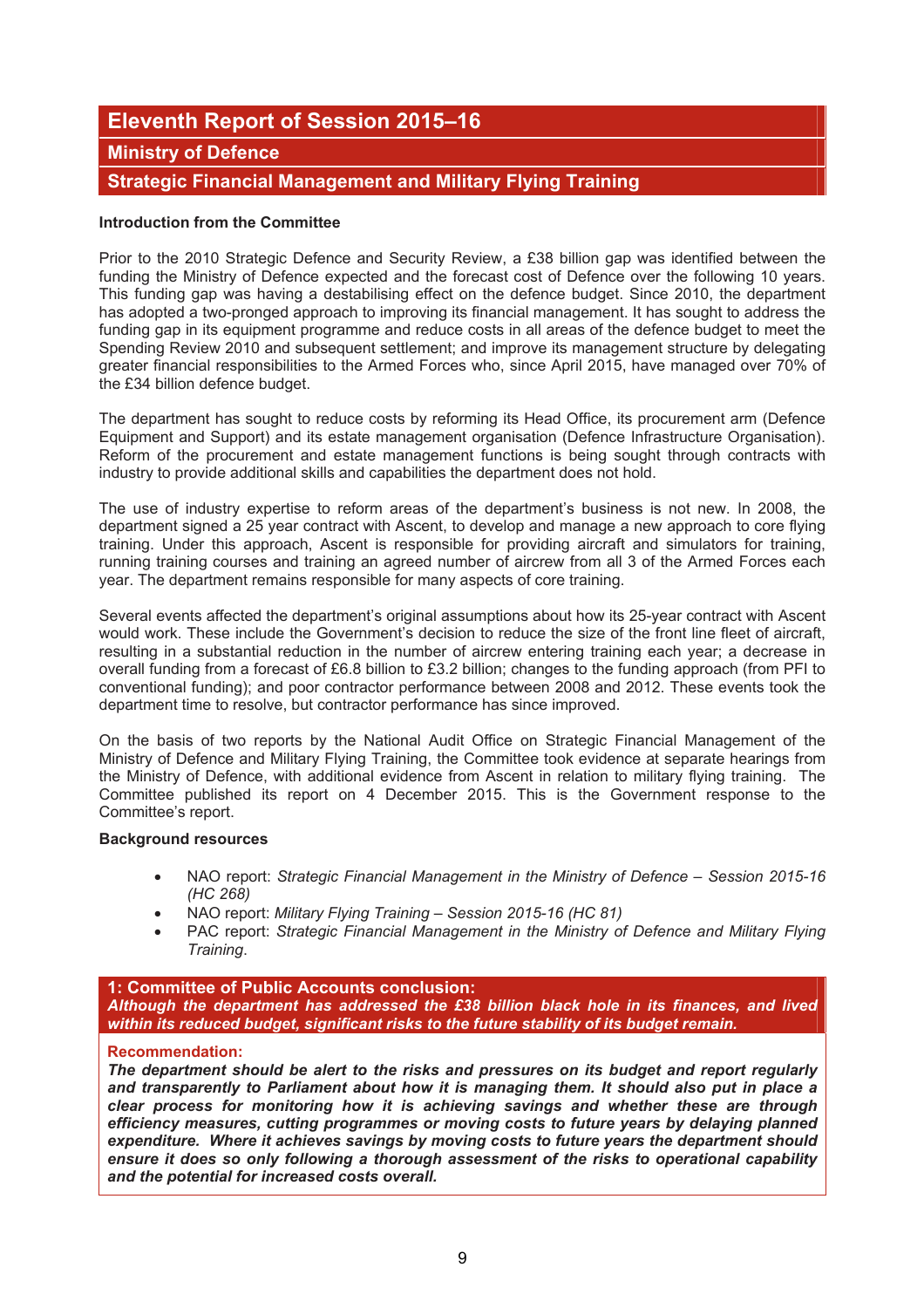1.1 The Government accepts the Committee's recommendation.

#### **Recommendation implemented.**

1.2 The stability provided by the Chancellor's Spending Review 2015 (SR15) settlement for defence, and the new flexibility this gives to reinvest efficiencies, is helping to ensure that realistic financial contingency and other mitigations are fully embedded in decision-making processes. The defence programme post- SR15 is currently being constructed to be balanced across the next 10 years.

1.3 To maintain this position, the department employs a risk-management methodology, focussing on internal and external risks at both the corporate and lower organisational levels, which are reported to the Defence Board as part of planning and in-year management. The department reports to Parliament through documents such as the Single Departmental Plan and Mid-Year Report, Departmental Annual Report and Accounts, as well as reporting separately on the Equipment Plan.

1.4 The identification and monitoring of savings and efficiencies is an inherent part of the department's financial management, with efficiency managed as a separate programme under the recently created Efficiency Delivery Board. This provides a robust reporting and monitoring methodology, feeding into quarterly stocktakes by the Permanent Secretary and into forward planning. Risks to operational capability and the potential for increased costs where savings are achieved by deferring expenditure to future years are managed through the planning process. All plans are approved by the Defence Board who also monitor delivery against them.

#### **2: Committee of Public Accounts conclusion:**  *The Department has delegated over 70% of its budget to the Armed Forces whose staff have no previous experience of managing such large budgets.*

#### **Recommendation:**

*The Department should put in place strong assurance mechanisms to identify and address urgently any risks arising from its new delegated model, such as poor project management by the Armed Forces. It should also report regularly to Parliament on how the new model is working in practice and how it is managing any associated risks.* 

2.1 The Government accepts the Committee's recommendation.

#### **Recommendation implemented.**

2.2 The Defence Authority (the departmental governance body) for the Acquisition System is accountable for setting the standards for the Acquisition System and for monitoring how the system is functioning. The Authority assures compliance with its standards, offers advice in their implementation and oversees the Acquisition Support Partner contract which provides expert external support. The Front Line Commands (FLCs) are continuing to mature their capacity as Intelligent Customers.

2.3 The department has 34 programmes and projects in the Government Major Projects Portfolio. These are subject to regular oversight and assurance by the Infrastructure and Projects Authority within the Cabinet Office, who monitor the programme and projects through quarterly reports and associated holding to account sessions. These programmes and projects also sit within the wider Defence Major Programmes Portfolio and are subject to internal departmental assurance and approvals arrangements.

2.4 The department has launched a Project Delivery Capability Improvement programme. A new competence framework has been released and a review of job roles and structures is under way. This is being delivered alongside significant transformation in Defence Equipment and Support and is also looking critically at the FLCs and assessing any project delivery skills and capability that they need to mature their Intelligent Customer function.

2.5 The Portfolio, Programme and Project Management Maturity Methodology (P3M3) is used to assess the implementation of Project Delivery across the department and improvements are benchmarked with comparable programmes in industry. The P3M Governance Group reviews progress.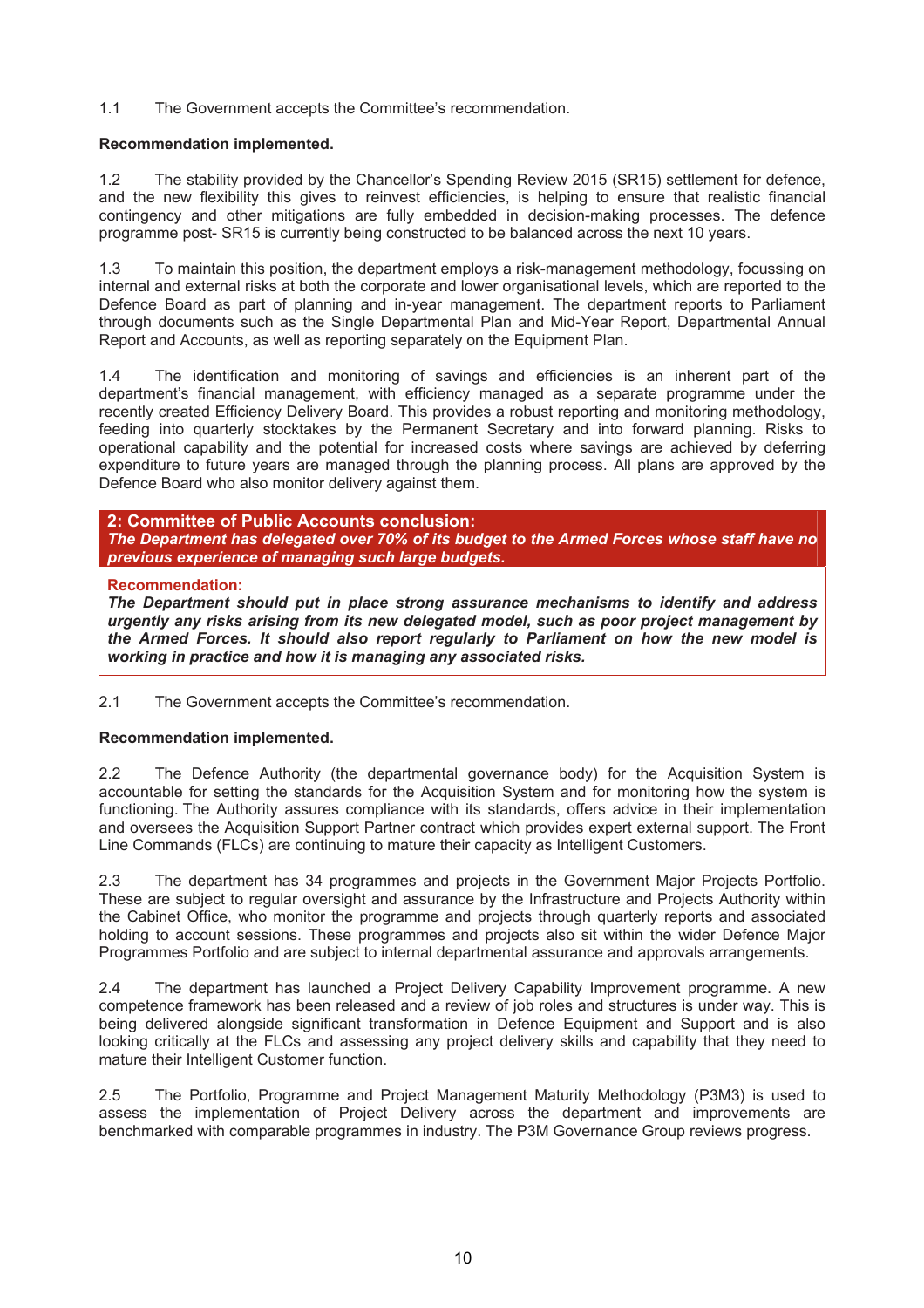#### **3: Committee of Public Accounts conclusion:** *The department does not have all the skills it needs across the organisation to address the risk of its budget 'overheating' again.*

#### **Recommendation:**

*The department must do more to identify and develop the skills it needs across both the military and civilian elements of the organisation to manage contracts and finances. It should set out a clear and coherent plan for how, and by when, it will secure those skills to ensure the success of its new management structure. The development of these skills should be a priority for the Armed Forces.* 

3.1 The Government accepts the Committee's recommendation.

#### **Recommendation implemented.**

3.2 The department has identified finance, commercial and project delivery as skills capability gaps with potential to compromise the department's ability to achieve critical business objectives and manage its contractors effectively. The department is now closing those capability gaps through training initiatives and ensuring that its skills needs are developed coherently both across functions and across Government. It is also using private sector support to supplement skills where necessary. The Cabinet Office is establishing a Government Commercial Office for Grade 6 and above. The Department hopes to exploit this opportunity to help improve departmental performance and enhance the management of contractors to achieve the maximum value for money.

3.3 The department's Commercial Professionalism Programme will drive professionalism in the commercial function through better training, assessment, career management and mentoring. The department is also providing substantial investment to establish a clear and attractive career path for MOD commercial professionals, and commercial recruitment campaigns at all levels are under way.

3.4 The department's Head Of Finance Profession is driving the improvement in the training provided for the finance function through: the review and amendment of the current training offering; recruitment of finance apprentices and finance fast stream; and the encouragement of existing staff to undertake professional qualifications, either through the MOD Corporate Accountancy Training Scheme or Government Finance Profession initiatives (for example the CIPFA Certificate in Central Government Finance) or fast-track qualifications. This activity is closely linked to the Government Finance Profession initiatives to build capacity and capability in finance across government departments.

#### **4: Committee of Public Accounts conclusion:**

*The department has not yet balanced the cost of the defence estate with the funding available.*

#### **Recommendation:**

*The department should, as a matter of urgency, produce a coherent plan setting out how it will transform the estate to address the forecast gap in funding, reduce maintenance costs and provide an estate that is fit for purpose. The plan should include a comprehensive set of assessment criteria for determining which estate sites to dispose of to maximise value to the taxpayer and local communities in the long term.* 

4.1 The Government accepts the Committee's recommendation.

#### **Recommendation implemented.**

4.2 The Defence Infrastructure Organisation's Strategic Business Partner is contractually incentivised to drive down the operating costs of the estate. This should build on the significant savings secured through procurement of the Next Generation Estate Contracts for maintenance of the estate.

4.3 The new Footprint Strategy for the Defence Estate will deliver significant savings by rationalising the estate so that it is of the right size to meet the future needs of the Armed Forces and is affordable. The department will make a strong contribution to the wider Government agenda and to national prosperity by releasing surplus land for housing. Decisions on which property to keep and invest in and which to dispose of will focus on determining the minimum core footprint that offers the best value for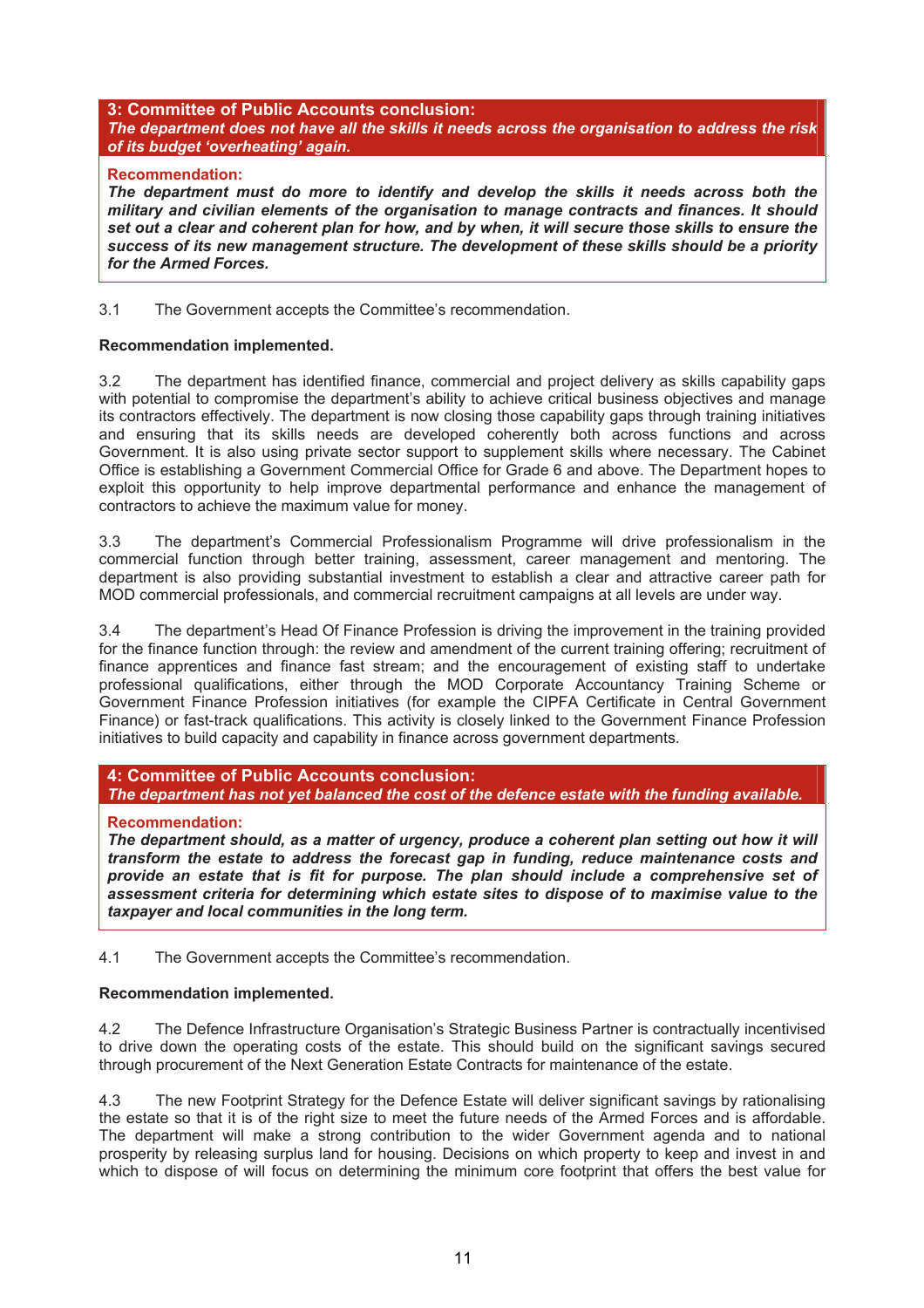money to enable military capabilities. Only those sites or parts of sites not required for likely future Defence outputs will be disposed of. Defence will also retain an appropriate regional military presence.

4.4 The department has recognised that the demand for infrastructure Capital investment to provide an estate that is fit for purpose is not matched by the available resources. It has therefore implemented a new system for prioritising infrastructure investment, with Head Office considering Balance of Investment choices and ensuring capability coherence. Additional Capital funding for infrastructure was identified during SR15 and more efficient infrastructure delivery will be driven through the Government Construction Strategy.

**5: Committee of Public Accounts conclusion:** *The department's ability to manage the risks it faces is dependent on improving its management of contractors.*

#### **Recommendations:**

*When entering into a contract, the department should set clear indicators or milestones that will alert it to poor performance and monitor them to enable it to intervene quickly if contractor performance falls below the required level; and consider adding clauses to its contracts placing a duty on contractors to give early warnings of problems with contracts–even if this could be financially disadvantageous to the contractor. Ultimately, it is the taxpayer who picks up the bill*  for failure. It is not acceptable for contractors being paid by the government to see failure and *not act to safeguard the interests of the taxpayer.* 

5.1 The Government accepts the Committee's recommendation.

#### **Recommendations implemented.**

5.2 The department continually strives to improve how it manages contractor performance and how it holds its contractors to account. Performance is monitored through Performance Indicators (PIs) and delivery against milestones, or through Earned Value Management. The Managed Service Providers supporting the Defence Equipment & Support Transformation Programme, for example, are incentivised through the contract to monitor the delivery and performance of benefits through a governance arrangement. Similarly, the Strategic Business Partner for the Defence Infrastructure Organisation is incentivised to deliver savings through a gain-share arrangement, with the delivery of infrastructure services to an agreed standard being safeguarded through Key PIs, where poor performance triggers financial penalty. Significant or persistent issues require a rectification plan to be agreed and implemented.

5.3 The department's policy is to include in all but its simplest or short term contracts a requirement for suppliers to provide periodic progress reports to highlight emerging problems. These reports include information about performance against contract deliverables, and risks. The department's guidance on contract management recommends fostering contractual relationships that encourage early communication of problems and highlights warning signs that can indicate the possibility of failure.

5.4 The Single Source Regulations Office will both reduce the level of profit contractors are able to achieve on single-source procurement and provide a more rigorous examination, and much greater transparency, of contract costs and charges.

#### **6a: Committee of Public Accounts conclusion:**

*Flaws in the Departments approach to managing contractors are evident from the military flying training programme. Key elements of the contract with Ascent to deliver improvements in military flying training no longer meet the department's needs.*

#### **Recommendations:**

*The department should ensure that incentive payments are aligned to match the aims of the contract and incentivise the contractor to seek continuous improvement in time, cost and quality; and when its performance requirements change during the life of a contract, reward mechanisms for contractors are realigned as soon as possible to incentivise achievement of the contract's intended outcomes.* 

6.1 The Government accepts the Committee's recommendation.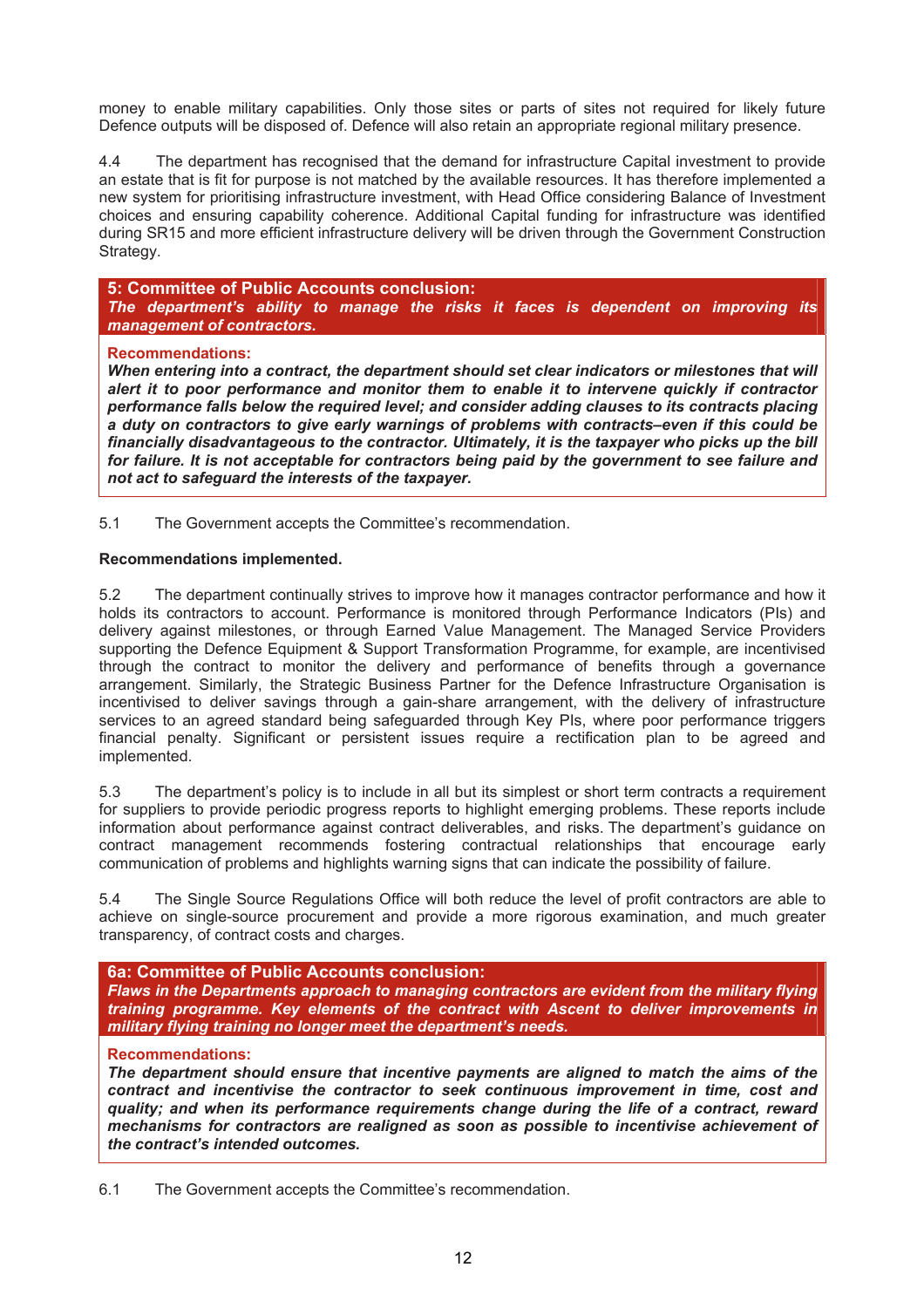#### **Recommendations Implemented.**

6.2 The department had already recognised that contractual incentivisation could be improved. In partnership with Ascent, the department is conducting a detailed review of the contract incentivisation mechanisms for the whole of the UKMFTS construct. Following the conclusion of these commercial and financial negotiations with key stakeholders, these incentive mechanisms will be implemented immediately to meet the Department's requirements.

**6b: Committee of Public Accounts conclusion:** *Flaws in the Departments approach to managing contractors are evident from the military flying training programme. The department lacks basic data on military flying training to help it understand training performance and hold its contractor to account.*

#### **Recommendations:**

*The Department must ensure that sufficient management information is available for it to make informed decisions about whether use of contractors represents good value for money and to monitor achievement of the anticipated benefits as programmes progress.* 

6.3 The Government accepts the Committee's recommendation.

#### **Recommendation Implemented.**

6.4 The department is improving the way it captures data concerning the time it takes to train aircrew, the cost of the training and skills proficiency. The department is using data from 2009-10 to form its baseline and this thorough management information, available from April 16, will be exploited to enable a direct comparator between the previous and the new training system to ensure that the department continues to achieve value for money. This baseline will also be used to measure the impact of the new system, maintaining continuous improvement to the quality of training and enhancing the capabilities of military aircrew. The department is using feedback from every stage to ensure that the training delivered remains relevant to the Front Line requirement. The flexibility and agility of the UK Military Flying Training System will enable it to adapt to meet the needs of Defence.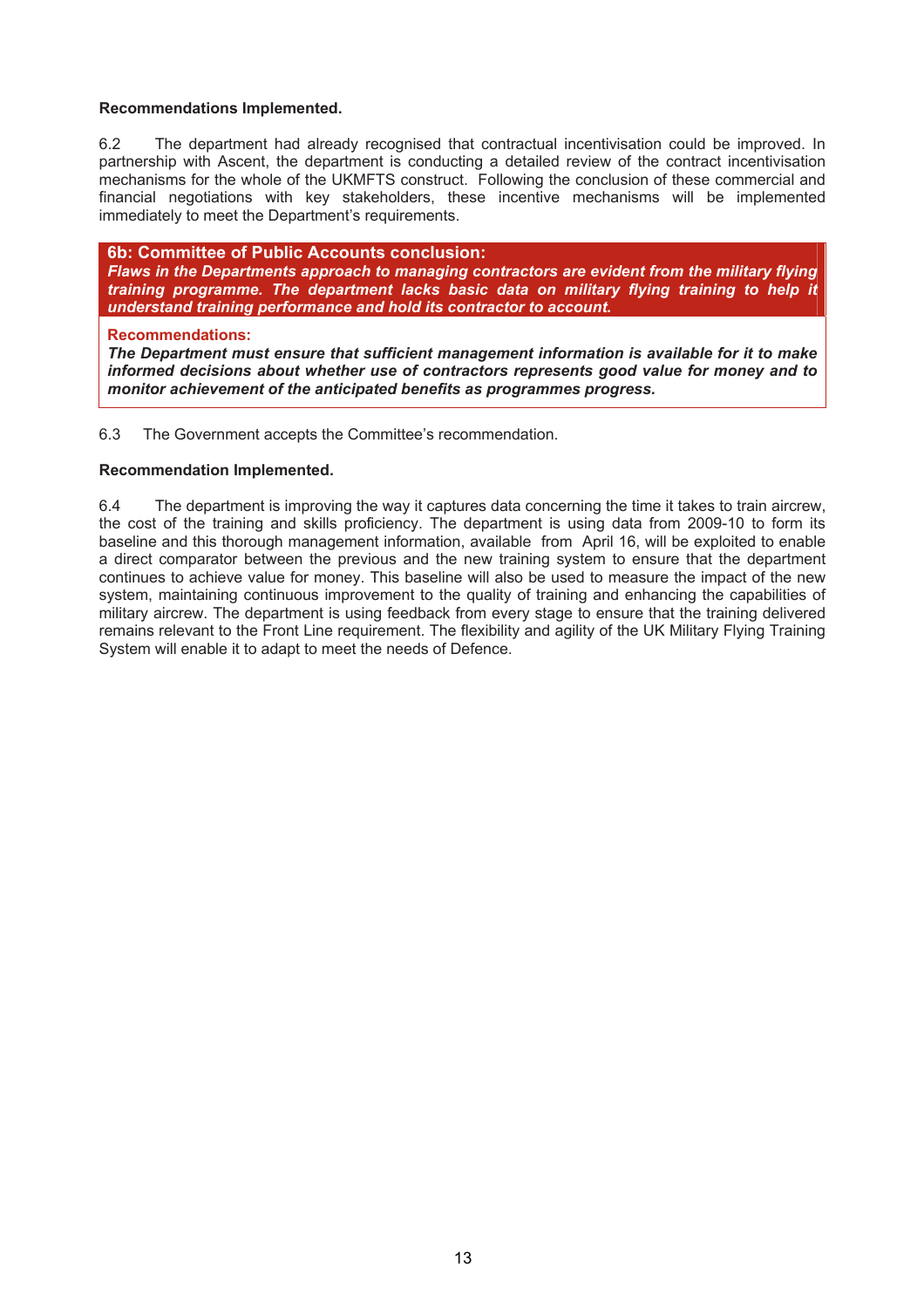# **Twelfth Report of Session 2015-16**

### **Department of Health**

## **Care Quality Commission**

#### **Introduction from the Committee**

The Care Quality Commission (the Commission) is the independent regulator of health and adult social care in England. Its purpose is to "make sure health and social care services provide people with safe, effective, compassionate, high quality care, and to encourage them to improve". The Commission is a non-departmental public body, sponsored by the Department of Health (the Department). The Committee of Public Accounts last took evidence from the Department and the Commission in 2012. In its report the Committee expressed serious concerns about the Commission's governance, leadership and culture, and its failure to intervene quickly or strongly enough in failing providers of health or social care services. The Commission has since been working with the Department to implement significant changes, under a three-year transformation programme between 2013–14 and 2015–16.

On the basis of a report by the National Audit Office, the Committee took evidence, on 28 October 2015, from the Department of Health and the Commission, on the Commission's capacity and capability to regulate the quality and safety of health and adult social care. The Committee published its report on 9 December 2015. This is the Government response to the Committee's report.

#### **Background resources**

- NAO report: *Capacity and capability to regulate the quality and safety of health and adult social care* - Session 2015-16 (HC 271)
- PAC report: *Care Quality Commission* Session 2015-16 (HC 501)

# **1: Committee of Public Accounts conclusion:**

*The Commission is behind on its inspection programme.*

#### **Recommendation 1a:**

*The Committee is very concerned about the effect being below staff complement has had on the Commission's ability to carry out its full programme of inspections. The Commission should write to the Committee in July 2016, with an update on staff turnover rates and whether it has met the recruitment targets it gave in evidence. The Commission should set out: whether it has reached a full complement of suitably skilled and qualified inspectors; whether it has sufficient analysts; and what impact staff shortages have had on its forecast trajectory for carrying out inspections.* 

1.1 The Government accepts the Committee's recommendation.

#### **Target implementation date:** July 2016.

1.2 The Commission is confident that it has a robust process in place for the recruitment of inspectors. It met its recruitment target of appointing 600 new inspectors in November 2015. The Commission reports to its Board regularly on vacancy, sickness and turnover rates. The Quarter 3, 2015- 16 performance report was presented to the Board at its meeting on 24 February 2016, and set out the position on staffing as at the end of December 2015. The Commission will write to the Committee in July 2016 to provide it with the latest position on recruitment.

#### **Recommendation 1b:**

*The Commission needs to demonstrate how it will deliver its programme of inspections in the face of substantial funding reductions. This should include a robust and transparent analysis of risk if it adopts a more flexible approach or prioritises resources. It needs to be clear to the taxpayer and the organisations it inspects about changes of approach.* 

1.3 The Government accepts the Committee's recommendation.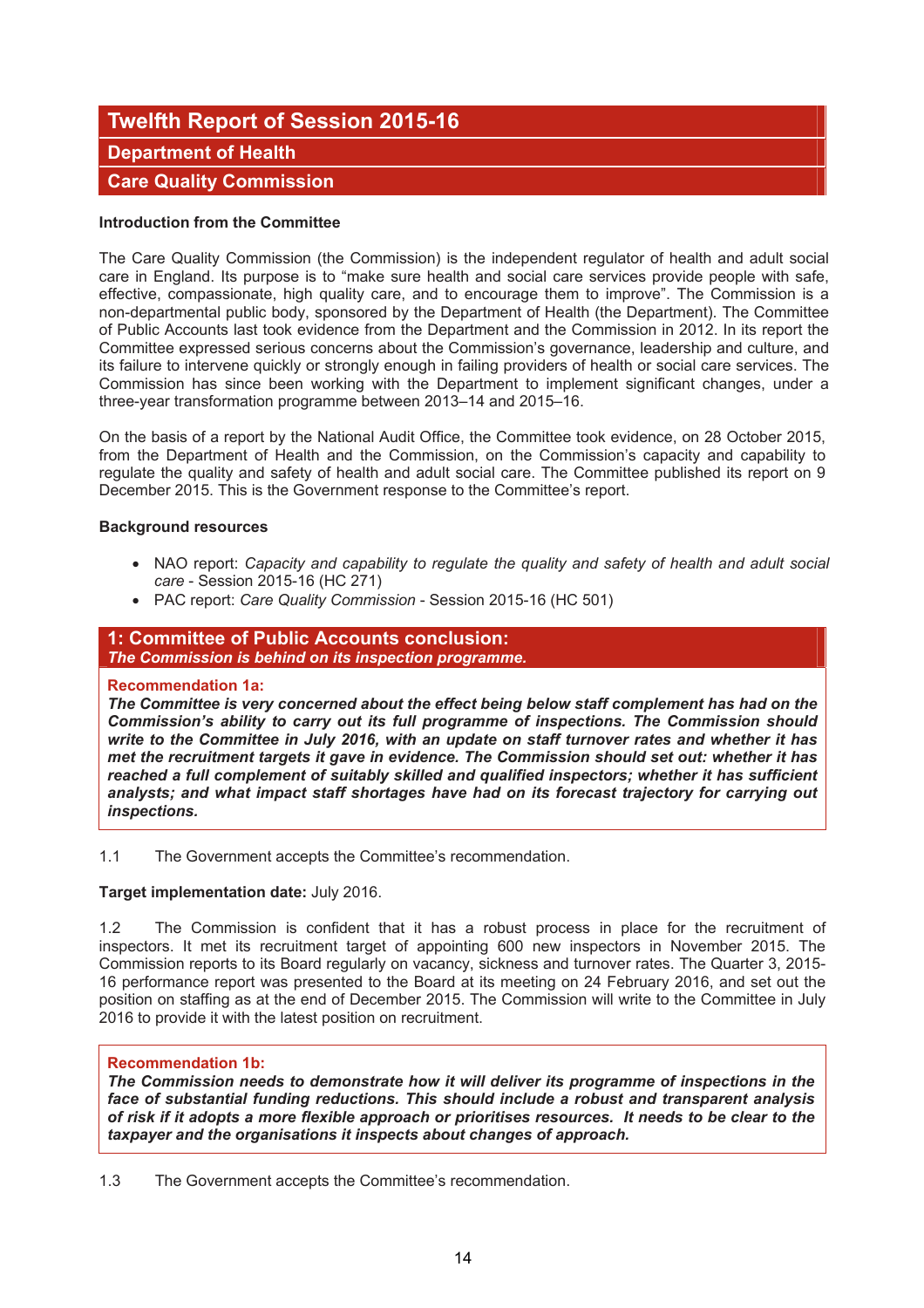#### **Target implementation date:** May 2016.

1.4 The Commission is currently consulting on its strategy for 2016–2021. This outlines the way in which the Commission intends to carry out its statutory duties over the next five years, taking account of the outcomes of the Comprehensive Spending Review. The final strategy is due to be published in May 2016.

1.5 The Commission is in the process of developing its Business Plan for 2016-17, which will include indicators and targets against which its performance will be reported in public to the Commission's Board at regular intervals.

**2: Committee of Public Accounts conclusions:**  *Too often the length of time between an inspection and a report is too long, and the Commission's draft report contain too many basic factual errors.* 

#### **Recommendation:**

*The Commission should set out how it will improve the quality of initial draft reports, and ensure that the time between inspection and publication of reports is shorter. We expect to see progress on this in the next 12 months.* 

2.1 The Government accepts the Committee's recommendation.

#### **Target implementation date:** March 2017.

2.2 The Commission recognises the need for its reports to be more accurate. It will make improvements to the quality and timeliness of inspection reports. This will include additional quality checks of the data included in reports, improving the audit trail of post-inspection decision making, improving guidance and tools for inspectors, and streamlining the sign-off process for reports. This will reduce the time taken to publish reports. The Commission has also introduced a new tool for inspectors which reviews reports for issues such as spelling, grammar and style, and suggests improvements to report authors.

2.3 Some early initiatives are already resulting in quicker publication of reports in adult social care and primary care with a more radical rethink underway on hospital reports. A programme of further improvements will be implemented during 2016-17, which will include the introduction of shorter reports across all sectors.

#### **3: Committee of Public Accounts conclusion:**

*The Commission has not always made best use of vital intelligence from patients, carers and staff about the quality of care, or acted quickly enough on their concerns.* 

#### **Recommendation:**

*As it continues to build user feedback into its work, the Commission should publicise its role, make it easier for people to say what they think of care, and prioritise action in response to safety concerns. It must work with other bodies - including the ombudsman, central and local government and the third sector — to ensure that concerns are addressed quickly, particularly those raised by whistleblowers. It also needs to improve the quality of information available to people who are choosing a care provider.*

3.1 The Government accepts the Committee's recommendation.

#### **Target implementation date:** March 2017.

3.2 The Commission published its Public Engagement Strategy in February 2015. This strategy outlines the steps the Commission is taking to raise its profile with patients and the public.

3.3 The Commission works with local and national statutory partners who have a role in responding to concerns, including the Local Government Ombudsman and the Parliamentary and Health Service Ombudsman, to share information about provider organisations. The Commission continues to work with a range of third sector organisations, and has partnerships in place with seven large national charities that are helping to publicise the role of the Commission and to make it easier for people to say what they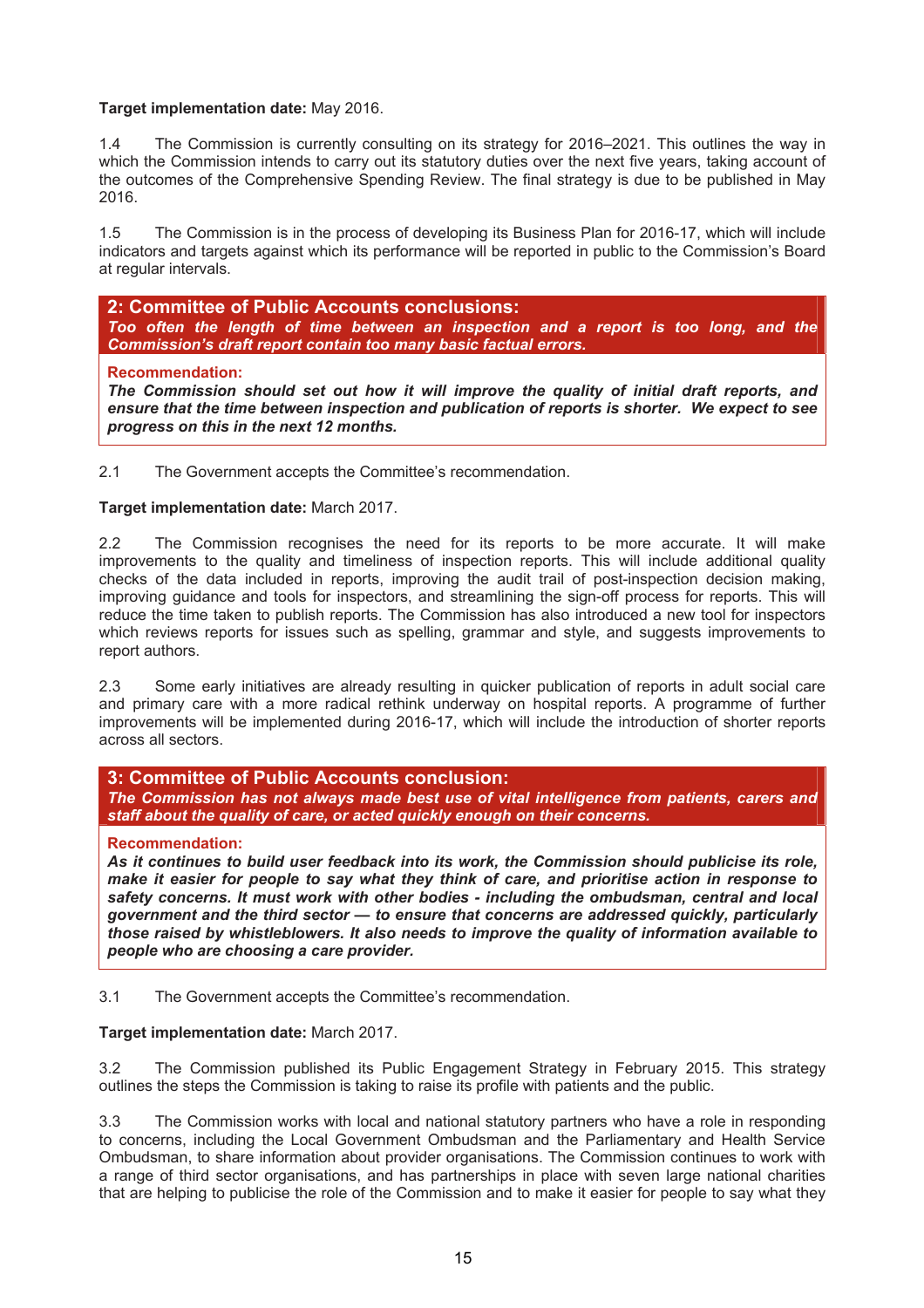think about their care.

3.4 The Commission is also in the process of reviewing the information available to the public. In 2015, the Government introduced a requirement for all registered providers, who have been inspected and rated, to display their rating at the location at which care is provided. In addition, the Commission is reviewing the information available to the public through its website, to simplify the structure, to give clearer information about services in order to help people to choose care more easily.

3.5 The Commission has revised and recommissioned its Experts by Experience programme which will include work at a local level to encourage feedback to the Commission from patients and people who use services on their experiences of care. On 7 January 2016, Dame Eileen Sills was appointed as the first National Guardian for speaking up safely.

#### **4: Committee of Public Accounts conclusion:**

*There is no way for parliament or the public to know whether the Commission is performing its statutory duties to protect the health, safety and welfare of people who use health and social care services.* 

#### **Recommendation:**

*The Commission should publish quantified baselines and targets for its performance across the board from 2016–17 onwards.*

4.1 The Government accepts the Committee's recommendation.

#### **Target implementation date:** April 2016.

4.2 The Commission recognises that more needs to be done and this is being addressed as part of business planning for 2016-17. During 2015-16 the Commission started developing baseline performance indicators across its functions, to ensure that any targets set are realistic. These baselines will be included in the Business Plan for 2016-17 together with the relevant indicators and targets. This will provide a clearer view of performance which will be reported in public to the Commission's Board at regular intervals.

4.3 The Commission already publishes detailed operational and financial performance reports on a quarterly basis, and these are discussed at the open Board session. These reports also include an extract of the Commission's strategic and operational risk registers. In between the quarterly reports, the Board publishes abridged monthly summary reports, which cover performance against registration, inspection, publication of reports, enforcement and special measures activity.

#### **5: Committee of Public Accounts conclusion:**

*The Commission will become responsible for assessing hospitals' use of resource in April 2016, but it will take over a year for it to implement these responsibilities in full.* 

#### **Recommendation 5a:**

*The Commission should set out what its approach will be to provide assurance about the use of resources by hospital providers. It should do this as soon as possible as it takes on these responsibilities in April 2016.*

5.1 The Government accepts the Committee's recommendation.

#### **Target implementation date:** December 2016.

5.2 The Commission's assessments will provide information on providers' use of resources as this is an essential component of sustainable good service delivery. The Commission published '*Delivering Cost-Effective Care in the NHS'* in October 2015, which sets out the initial proposals for how the Commission will assess NHS acute trust's use of resources. In January 2016, the Commission and NHS Improvement wrote to all Trusts setting out the respective roles of the two bodies with regard to both the assessment of safety and quality and use of resources. The Commission will continue to work closely with NHS Improvement to ensure that there is a single integrated approach, and it will pilot its assessment methodology from April 2016. The final methodology will be refined in the light of these pilots and implemented from early in 2017.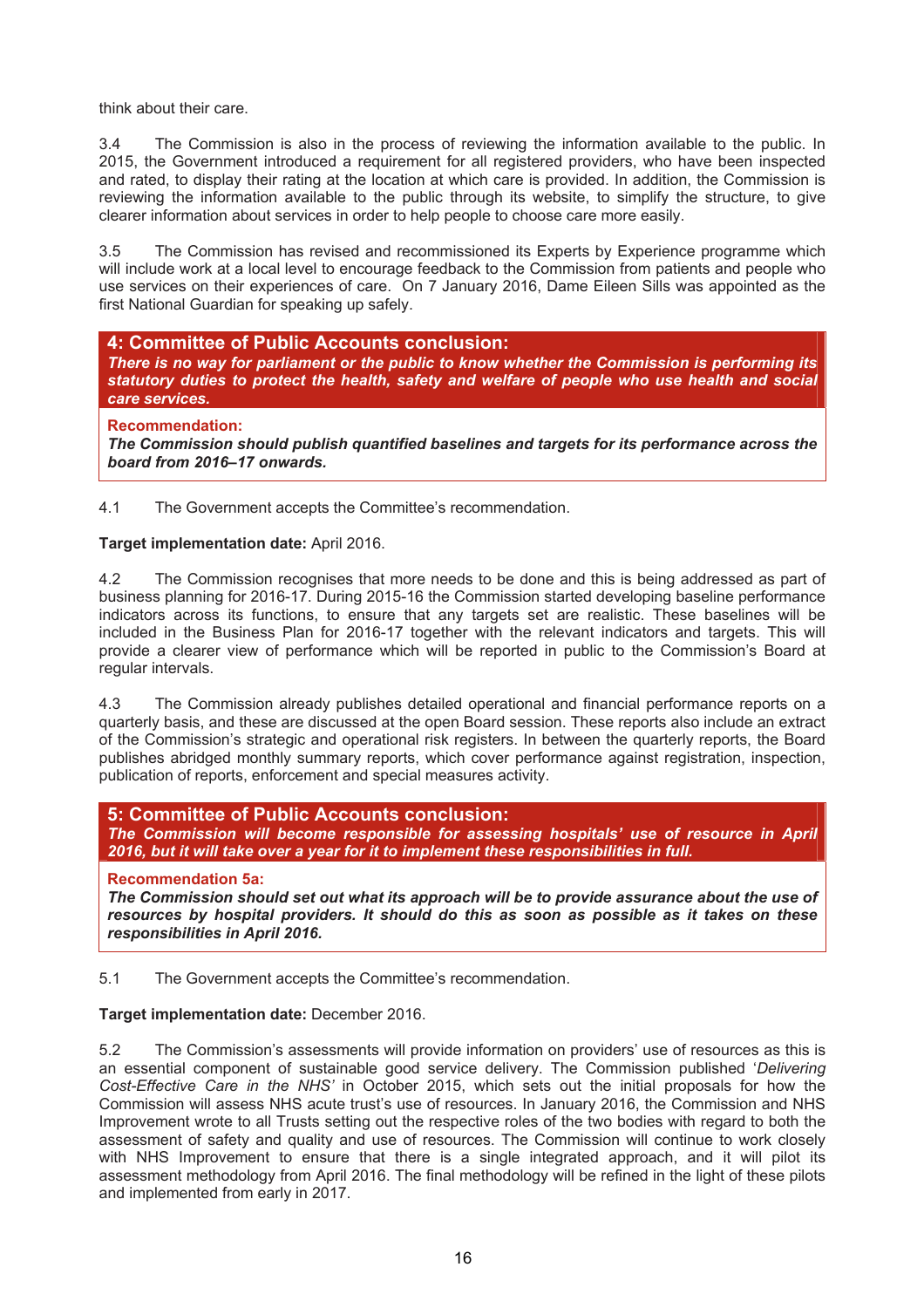5.3 The Commission is currently consulting on its strategy for 2016–2021, including how it will deliver the assessment of use of resources by providers. In response to Lord Carter's recommendation on the development of use of resources measures at a trust level, NHS Improvement will be working closely with the Commission in developing and establishing what good looks like. Furthermore, NHS Improvement in conjunction with NHS England will establish an integrated performance framework, so that all organisations in the NHS have a shared understanding of all key facets of NHS provider performance.

#### **Recommendation 5b:**

*The Department should clarify the roles of the Commission, Monitor, and the NHS Trust Development Authority for assessing the use of resources by health bodies, to avoid duplication of effort and unnecessary burdens. The Committee has serious concerns about adding this responsibility to the Commission when it is not yet delivering its inspections.*

5.4 The Government accepts the Committee's recommendation.

#### **Target implementation date:** December 2016.

5.5 The Department agrees that the respective roles of the Commission and NHS Improvement (Monitor and the NHS Trust Development Authority), must be clearly understood. The task of NHS providers is to deliver the right quality outcomes within the resources available. Adding an assessment of Trusts' use of resources alongside the Commission's existing quality ratings will give an opportunity to make these assessments more relevant to the operational challenges that NHS acute hospitals need to manage in order to maintain high-quality care. The Commission's focus will be on how the use of resources supports high quality care. In doing so, the Commission will draw on the information held by NHS Improvement

5.6 The Department wants regulators and commissioners to rely on each other's work, rather than duplicating effort, to create a single unified framework with a single way of measuring success that each regulator can use. The Commission and NHS Improvement will jointly design the approach the Commission will use to assess trusts' use of resources. The two organisations have recently written to Trusts setting out how they will develop an integrated single framework that will ensure that good quality care can be delivered at the same as achieving financial balance.

#### **6: Committee of Public Accounts conclusion:**

*The current regulatory system focuses on single providers and does not give adequate assurance over patients' experience of the overall quality and safety of care they receive.* 

#### **Recommendation:**

*The Department should report back to the Committee by the end of 2016 about how it will support the Commission to ensure that inspections take proper account of the needs of users in ensuring services provided by different health and social care organisations are properly joined up. The Commission will need to work with other key bodies including, for example, the ombudsman, patient representative groups and local delivery partners to collect sufficient information to inform its judgements.* 

6.1 The Government accepts the Committee's recommendation.

#### **Target implementation date:** December 2016.

6.2 The Commission will continue to regulate and rate individual providers. The way that services are used and delivered will change over the next five years. The Commission will work closely with partners in the health and social care system to make sure that its operating model keeps pace with new models of care, and does not stifle innovation. The Commission's consultation document on its strategy from 2016 to 2021 sets out proposals for how it will assess quality for particular populations, such as older people, and across local areas, whilst assuring that the needs of users remain central to the Commission's model.

6.3 The Department works with the Commission on its National Patient Experience Survey Programme and coordinating of the programme with NHS England. This is one way in which patients can be involved in their care. The Commission will soon be consulting on changes that they would like to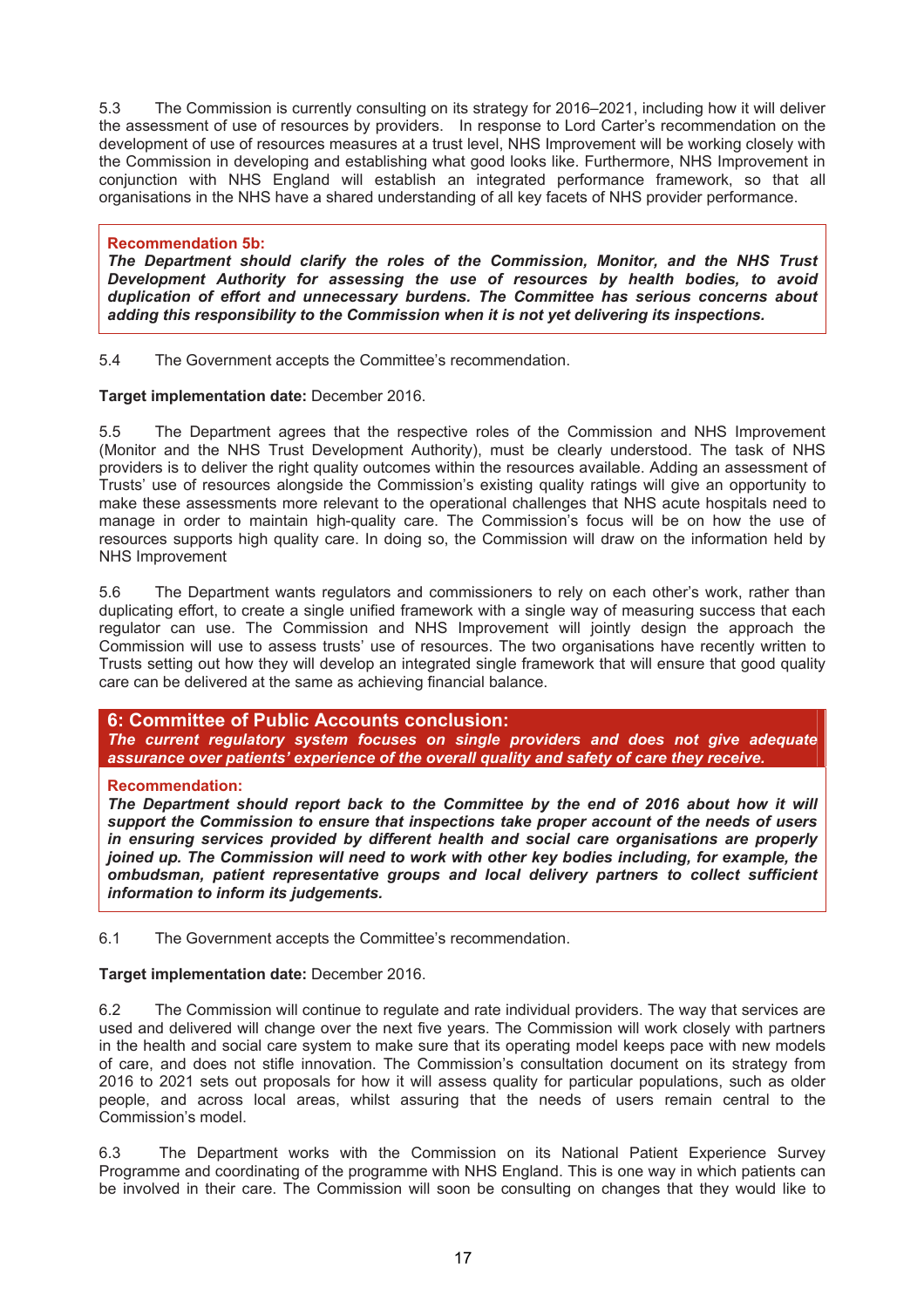make to its survey programme. Additionally, prior to hospital inspections the Commission holds engagement events with staff and the public to listen to their views on the services provided. This information helps inspectors to focus their inspections on areas of concern.

6.4 The Department will support the Commission to take these proposals forward through the business planning and quarterly review process. The Department will write to the Committee by December 2016 setting out progress in these matters.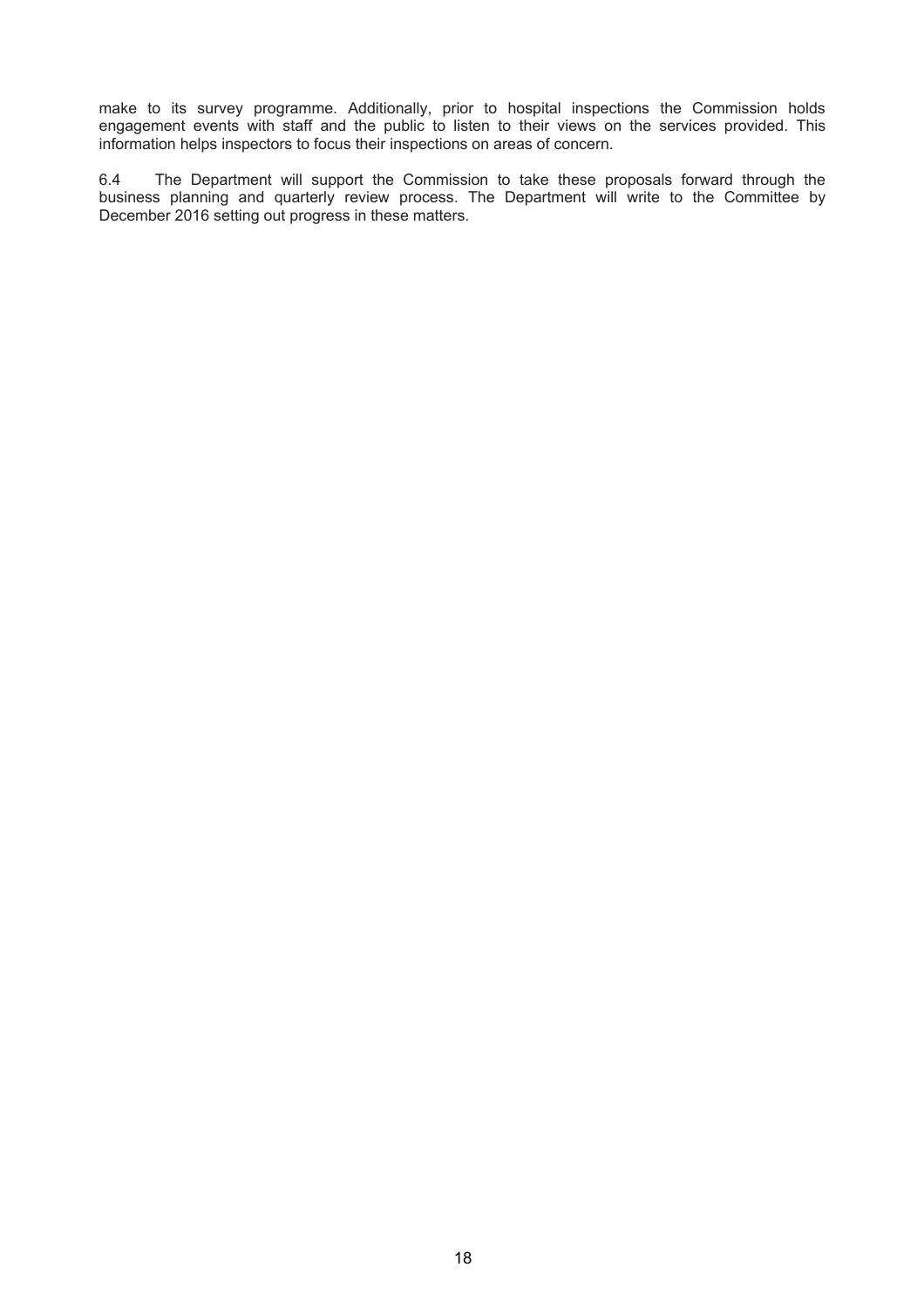# **Thirteenth Report of Session 2015-16**

## **Department for Business, Innovation and Skills**

**Overseeing financial sustainability in the further education sector** 

#### **Introduction from the Committee**

Further education is formal learning outside of schools and higher education institutions, covering academic and vocational courses and training for apprenticeships. The further education sector in England receives around £7 billion of public funding each year, to educate and train around 4 million learners. The Department for Business, Innovation & Skills funds adult learners via the Skills Funding Agency, while the Department for Education funds learners aged 16 to 19, primarily via the Education Funding Agency. Around 240 further education colleges teach more than half of the sector's learners. Around 700 providers are commercial or charitable bodies, teaching most of the remaining learners.

Colleges are independent of government and manage their own affairs, with external intervention occurring only where a college is failing. The sector is subject to oversight from several bodies: The Department for Business, Innovation & Skills is responsible for the overall regulatory framework and policy; the Skills Funding Agency monitors financial health and management; and Ofsted inspects the quality of provision, including the effectiveness of leadership and management. The Further Education Commissioner - a role established in 2013 - intervenes in the most poorly performing colleges.

On the basis of a report by the Comptroller and Auditor General, the Committee took evidence from the Department for Business, Innovation & Skills (BIS), the Department for Education and Chief Executive of the Skills Funding Agency and the Education Funding Agency. The Committee also took evidence from the principals of three further education colleges: Hackney Community College, Heart of Worcestershire College and Central Sussex College. The Committee published its report on 16 December 2015. This is the Government response to the Committee's report.

#### **Background resources**

- NAO report: *Overseeing financial sustainability in the further education sector* Session 2015-16 (HC 270)
- PAC report: *Overseeing financial sustainability in the further education sector Session 2015-16* (HC 414)

#### **1: Committee of Public Accounts conclusion**

*The declining financial health of many colleges is potentially damaging for learners and local economies, but the funding and oversight bodies have been slow to address emerging financial and educational risks.*

#### **Recommendation:**

*The Committee expects the departments to report back to us on their progress in understanding the risks facing colleges and efforts to address these within 12 months, including progress against the specific recommendations we set out below.* 

1.1 The Government accepts the Committee's recommendation.

#### **Target implementation date:** December 2016*.*

1.2 As Further Education Institutions are independent, the Government does not interfere with their day to day running and management. However, the Government takes failing colleges extremely seriously and is responsible for protecting learners, and ensuring good value for public investment.

1.3 The Skills Funding Agency has introduced more rigorous monitoring of colleges pre-intervention. This will help them identify colleges which may face difficulties at an earlier stage, including risk indicators, which help to prioritise those in need of early intervention.

1.4 Both departments started an Area Review process in September 2015, to complete in March 2017, with full implementation of the recommendations by the end of the Parliament. It is expected that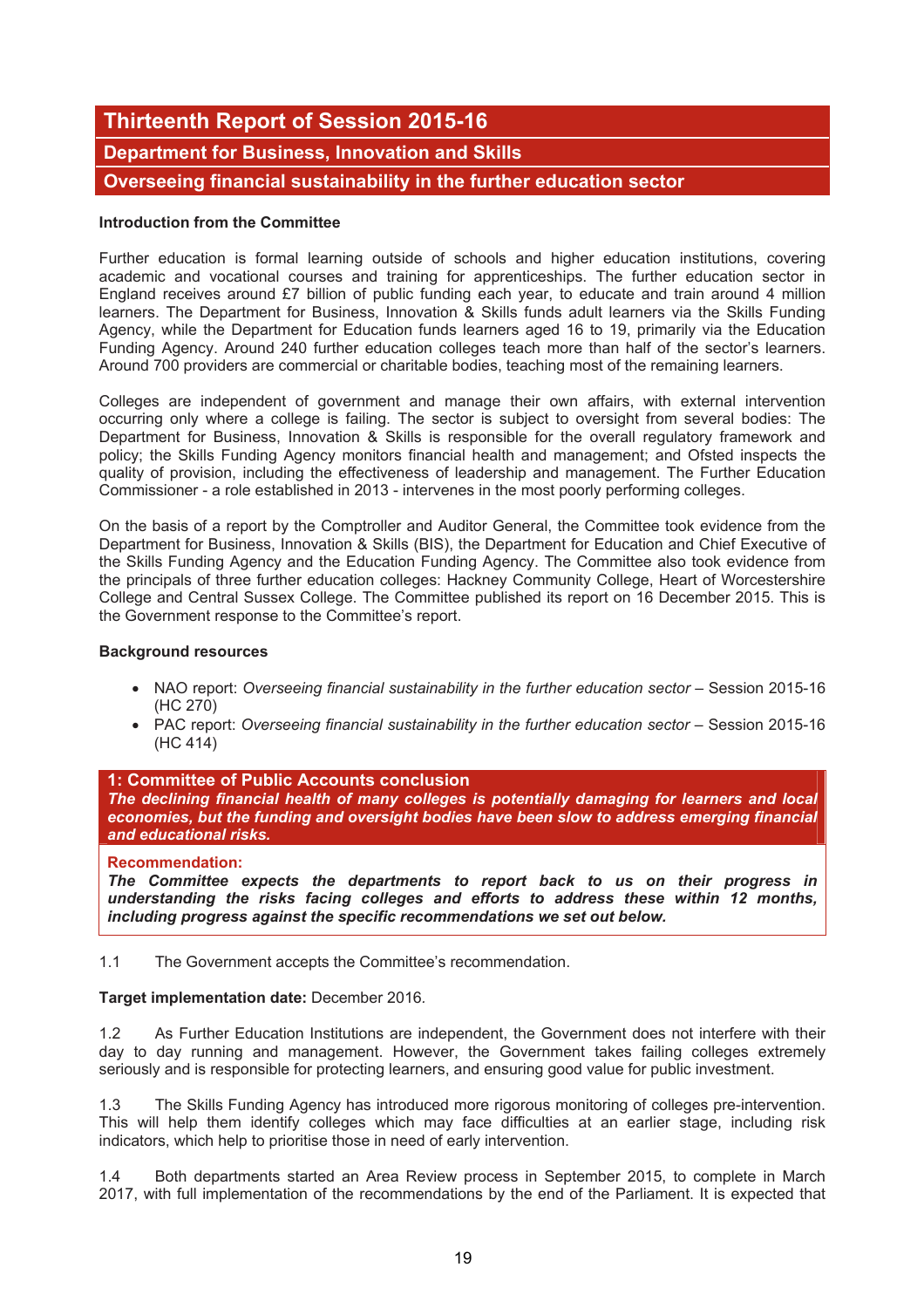the process will result in more streamlined specialised institutions, which are less dependent on public funding; providing a stronger offer for learners and employers and a more efficient use of public money.

1.5 The Departments will provide the Committee with an update of progress within 12 months. However the full outcomes of the Area Reviews and other interventions will not be known until 2018.

**2: Committee of Public Accounts conclusion**  *While the introduction of the Further Education Commissioner has been a positive development, oversight of the sector is overly complex, leading to confusion over who is responsible for intervening and in what circumstances.* 

#### **Recommendation:**

*The departments should review and simplify the oversight and intervention arrangements for colleges, making them as streamlined and effective as possible. They should also ensure that the Further Education Commissioner has adequate resources to intervene when colleges are struggling and before they reach crisis point.* 

#### 2.1 The Government accepts the Committee's recommendation

#### **Target implementation date:** Summer 2016.

2.2 Stronger early identification of risk and early intervention in further education colleges by the Skills Funding Agency (SFA) has been introduced under the SFA: early intervention strategy<sup>3</sup> published in November 2015. This provides for early identification of colleges who may in future be in financial difficulty and proportionate early action to address the risks.

2.3 From 1 January 2016, the Agencies (Skills Funding Agency and Education Funding Agency) are progressively bringing together a single management process of the intervention functions. This will enable streamlining of intervention processes, and reduce duplication of activity across the 2 agencies, which both have a strong funding interest in Further Education colleges.

2.4 To ensure the Area Reviews and Intervention process remains timely, the Further Education Commissioner's team has been expanded to include 5 deputy Further Education Commissioners and an additional 12 advisers. This has increased the Further Education Commissioners workforce to: 1 Further Education Commissioner, 5 deputy Further Education Commissioners and 19 Further Education Advisers. In addition, the Education Funding Agency has also recruited 6 Sixth Form College Advisers.

2.5 The Departments and Agencies will continue to keep intervention processes and responsibilities under review with a view to improving efficiency and effectiveness.

#### **3: Committee of Public Accounts conclusion**

*The departments and funding agencies sometimes make decisions without properly understanding the impact on learners, nor the impact on colleges' ability to compete with other education providers.*

#### **Recommendation:**

l

*The departments should routinely assess the impact of potential decisions on colleges and learners particularly considering the impact of short term year by year funding allocations, including the ability of further education colleges and other education providers to compete fairly with each other.* 

3.1 The Government accepts the Committee's recommendation.

#### **Recommendation implemented.**

3.2 The Department agrees that it is right that decisions should be made after taking into account likely consequences, and so far as possible made on a consultative basis.

<sup>&</sup>lt;sup>3</sup> https://www.gov.uk/government/uploads/system/uploads/attachment\_data/file/475853/SFA\_Early\_Intervention\_Strategy\_ Nov\_2015.pdf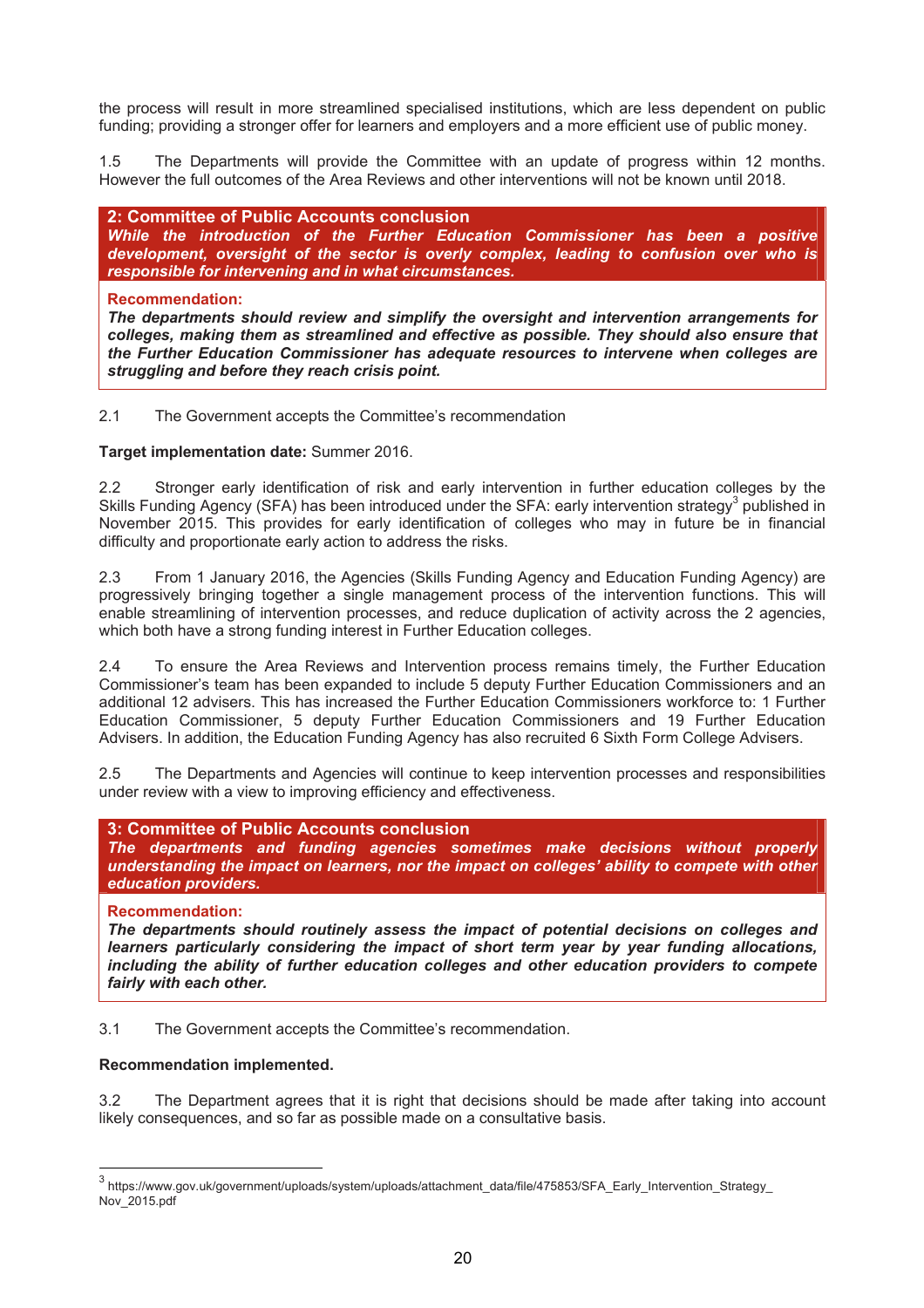3.3 For adult education funding the Skills Funding Agency runs a consultative group which involves providers, Local Authorities, and Local Enterprise Partnerships in early discussion of changes to funding policy. Increasingly, grant for adult education will be determined by local decision makers rather than central Government, and through the Area Reviews which will rationalise capacity and lead to greater specialisation. Colleges will need to agree with local government and business what their role will be.

3.4 As part of the restructuring of post-16 education and training through the Area Review process, Sixth Form Colleges in England will be given the opportunity to apply to become Academies. If a college's application is approved, it will be eligible for Value Added Tax reimbursement once it is re-established with 16-19 academy status.

**4***: Committee of Public Accounts conclusion The Department for Business, Innovation & Skills and the Skills Funding Agency are not doing enough to help colleges address risks at an early stage.*

#### **Recommendation:**

*The departments and the Skills Funding Agency should be much more proactive in helping further education colleges improve their capacity to manage the significant financial challenges they face in the likely event of further funding cuts.*

4.1 The Government accepts the Committee's recommendation.

#### **Target implementation date:** December 2016**.**

4.2 The Skills Funding Statement published in December 2015 set out clearly for Further Education Colleges the amount of money in the Adult Education Budget, 19+ Apprenticeships, and Advanced Learner Loans for the financial year 2016-17 alongside indicative amounts up to and including 2019-20. This has ensured that colleges can see the size of potential income streams from Government over the medium-term. This will help colleges to undertake sound financial planning with greater certainty as to the funding environment.

4.3 The Skills Funding Agency issued, in March and November 2015, financial dashboards to all General Further Education Colleges to enable their governors and senior management to benchmark their college's financial performance against those of colleges nationally and to enable them to scrutinise more effectively their college's financial performance. These will be reissued in March 2016. The Agency will issue in April 2016 new guidance to college governing bodies to strengthen the assurance they apply in approving each college's 3 year financial plans which will be signed off by college governing bodies and submitted to the Agency in July 2016.

4.4 Under its early intervention strategy published in November 2015 the Agency will be increasingly proactive in using data, intelligence and judgment to identify risks of weak financial management or of weakening financial performance in individual colleges , and will raise concerns directly with those colleges.

**5: Committee of Public Accounts conclusion**  It is unclear how area-based reviews of post-16 education, which are limited in scope, will *deliver a more robust and sustainable further education sector.* 

#### **Recommendation:**

*The departments need to demonstrate that the area-based reviews are taking a sufficiently comprehensive look at local provision taking into account all FE providers and school sixth forms, that they are fair, and that they result in consensus on sustainable solutions to meet local needs.* 

5.1 The Government does not accept the Committee's recommendation.

5.2 The recommendation includes a specific reference to the inclusion of school sixth forms in Area Reviews and school sixth forms are out of scope for the structural changes that will result from the **Reviews**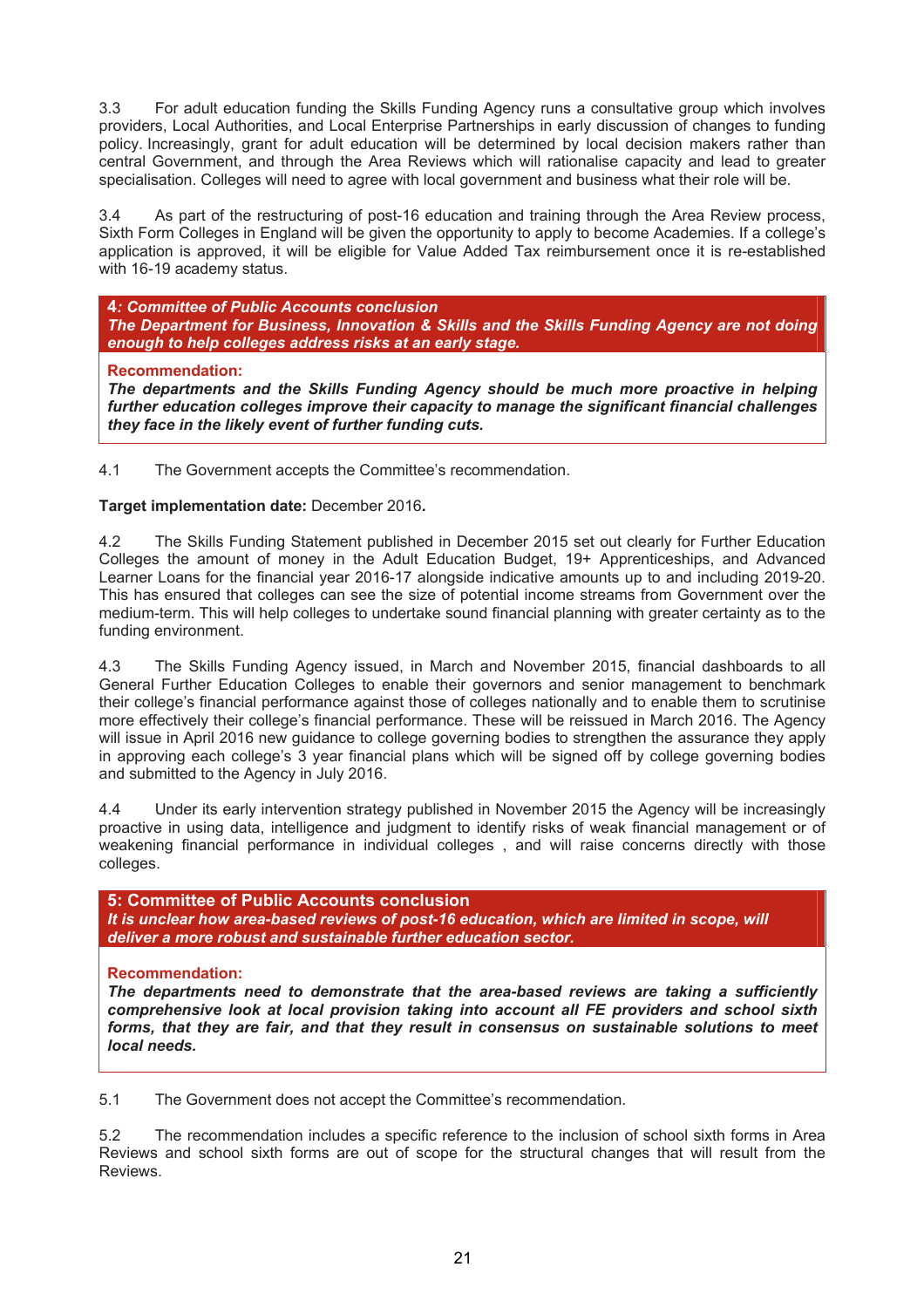5.3 Area Reviews are rightly predominantly focused on General Further Education and Sixth Form Colleges because of the urgent need to ensure there is a high quality and financially resilient set of colleges in each area of England. Schools with Sixth Forms, University Technology Colleges, independent Further Education providers and relevant provision in Higher Education Institutions will be included in the initial analysis of the reviews, but as was learnt during the strategic area reviews undertaken by the Learning and Skills Council in 2005, to analyse School Sixth Forms in greater detail would make the Reviews excessively cumbersome. There are more than 2,000 schools with sixth forms nationwide, compared to only 334 Further Education and Sixth Form Colleges.

5.4 Area Reviews will support major reform of the sector in order that it can make a significant contribution to the Government's strategy for raising productivity and supporting economic growth.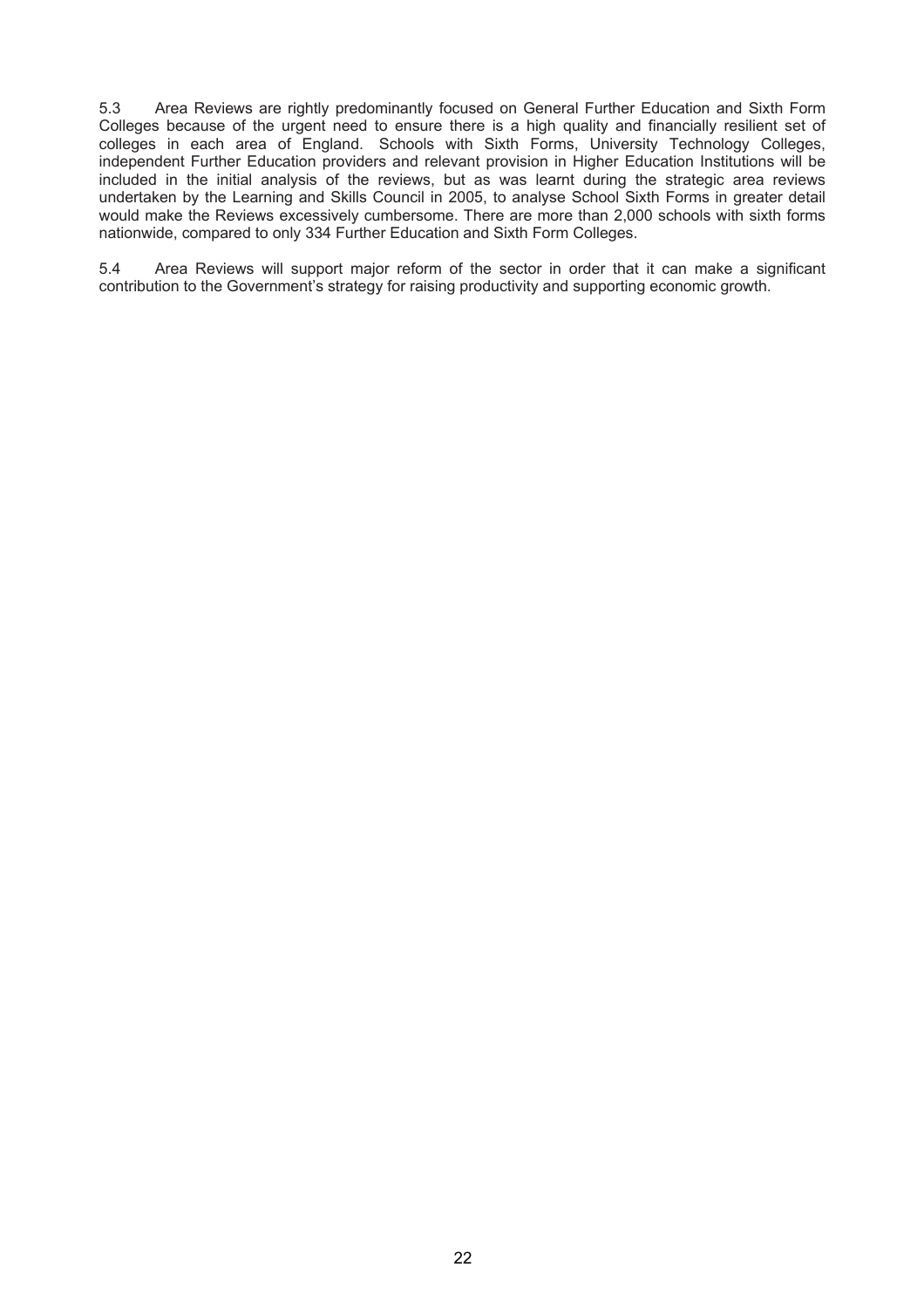# **Fourteenth Report of Session 2015-16**

### **Department of Health**

## **General Practice Extraction Service**

#### **Introduction from the Committee**

Work on the GPES project began in 2007 when it was the responsibility of the NHS Information Centre (NHS IC), which designed and ran the project. It was overseen by the Department which approved the business cases and provided the required funding as well as contributing technical expertise around the design and how it would integrate with other NHS systems. GPES is designed to extract data from the four major clinical IT systems used by GPs. NHS IC contracted with the four major suppliers of the clinical IT systems used by GPs to produce software to extract data from their systems. NHS IC also awarded a contract to Atos in December 2011 to produce the central software required to interact with each of these systems. On 31 March 2013 NHS IC closed and responsibility for GPES transferred to the new Health and Social Care Information Centre (HSCIC).

On the basis of a report by the National Audit Office, the Committee took evidence, on 26 October 2015, from the Department Health, the Health and Social Care Information Centre (HSCIC) and Atos on the General Practice Extraction Service (GPES). The Committee published its report on 31 December 2015. This is the Government response to the Committee's report.

#### **Background resources**

- NAO report: *General Practice Extraction Service- Investigation* Session 2015-16 (HC 265)
- PAC report: *General Practice Extraction Service* Session 2015-16 (HC 503)

#### **1: Committee of Public Accounts conclusion: GPES is late, over-budget and still does not deliver all that was intended.**

#### **Recommendation:**

*The Department and HSCIC need to develop a clear plan for the future of GPES that sets out the functionality and capacity required and how it will be delivered. The Committee expects the Department to report back once a decision on the future of GPES has been made, or within 6 months, whichever is sooner.* 

1.1 The Government accepts the Committee's recommendation.

#### **Target implementation date:** July 2016.

1.2 Work is underway, through development of a business case, to consider the options for the future of GPES, taking into account the expected requirements of the health and care system for the service. The business case will include options to improve the current system and options to replace the current service. It will be taken through the Department's and Cabinet Office's approvals processes, where appropriate, by June 2016.

1.3 The Department and HSCIC will notify the Committee in July 2016 of the strategic plan for delivering the business need currently met by GPES, including the cost of any additional investment in the service.

**2: Committee of Public Accounts conclusion:**  *The original project team did not have the right skills or experience to build GPES and the governance structure was not fit for purpose.*

#### **Recommendation 2a:**

*The Department must ensure its IT projects are managed by people with the appropriate skills and experience.*

2.1 The Government accepts the Committee's recommendation.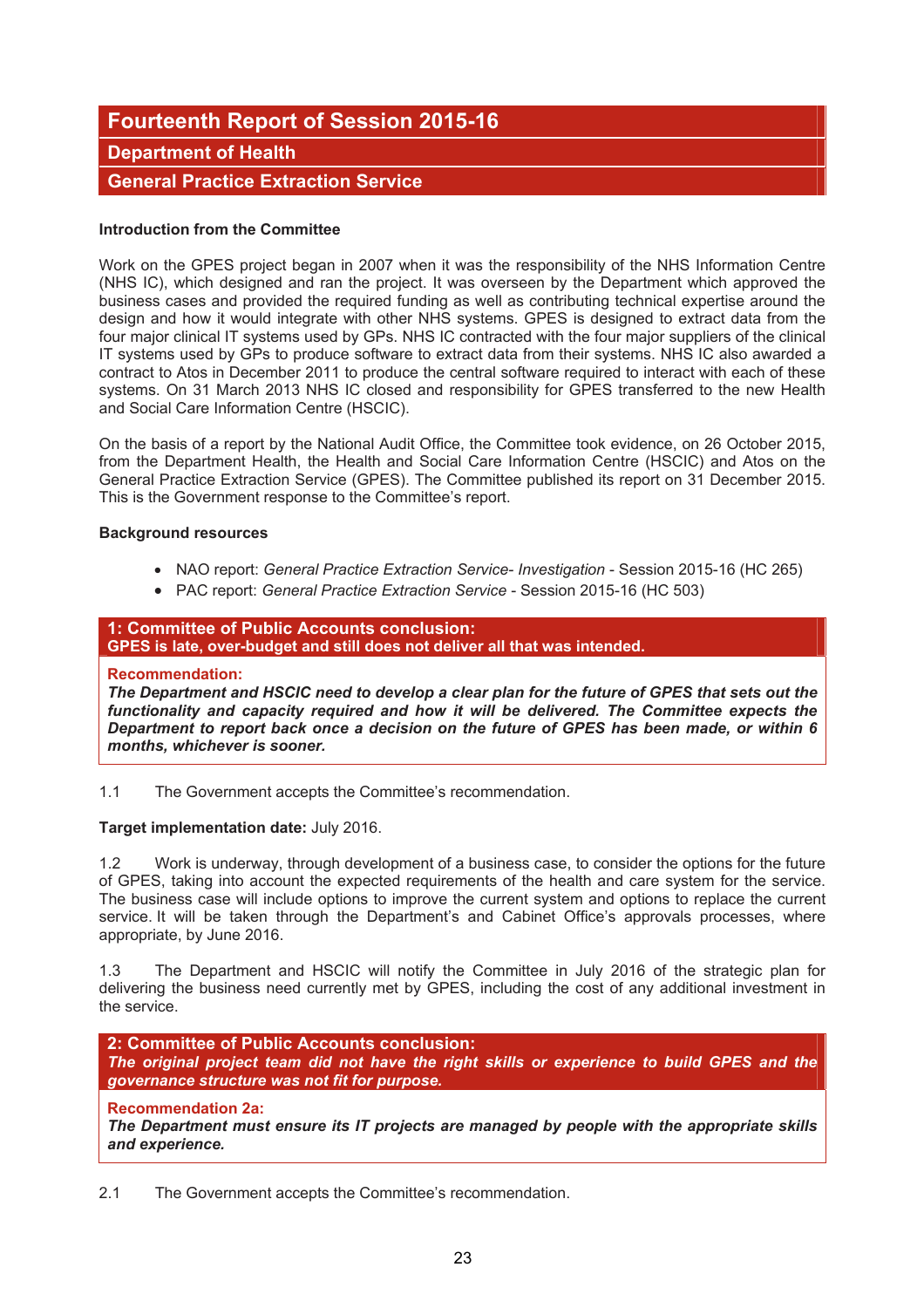#### **Recommendation implemented.**

2.2 The Department and HSCIC agree that appropriately skilled and experienced people should be engaged to manage their programmes. The Department is identifying and appointing experienced SROs. It is also taking action to appoint Programme Directors who have delivery experience gained in complex technical environments and large change initiatives; as well as experienced subject matter experts.

2.3 HSCIC has sponsored a number of programme directors and programme heads through the Major Projects Leadership Academy and Project Leadership Programme development programmes. These senior leaders will be assigned to the most complex and demanding programmes, including GMPP programmes. GPES is now run by an entirely new senior team of technical experts, led by a very experienced programme director.

2.4 The Department recognised that the governance arrangements for IT projects had not been adequate, and that there was a need to ensure appropriate engagement with ALBs and senior stakeholders, such as Cabinet Office and the Treasury. Following reviews by the Department and the Major Projects Authority (now the Infrastructure and Projects Authority) new accountability arrangements were set up principally with the establishment of the Informatics Portfolio Management Board (IPMB). The department believes this provides a robust governance structure for oversight of IT projects across health and social care. The Terms of Reference are kept under review by the Informatics Accountable Officer on behalf of the Department and its ALBs to ensure they remain fit for purpose.

#### **Recommendation 2b and 2d:**

*2b: The Department must appoint a named individual (the SRO or someone nominated by the SRO) who is personally responsible for signing off each stage of the system, so that accountability is clear.* 

*2d: The Department must make certain that systems are tested properly before they are accepted.*

2.5 The Government accepts the Committee's recommendation.

#### **Target implementation date:** June 2016.

2.6 In accordance with Cabinet Office guidelines, the department seeks to ensure that each programme has a named SRO or programme director who is accountable for the overall delivery of that programme. The GPES programme now has an experienced programme director.

2.7 Any changes to the GPES system are now assured through the HSCIC Solution Assurance process and team. Solution Assurance provides an integration, assurance and testing facility for IT across health and social care, including a process for testing and assuring systems as they are developed.

2.8 The department will review current guidance and if necessary work with HSCIC to ensure that guidance for SROs and Programme Directors is strengthened, in particular in relation to signing off systems after appropriate testing at different stages.

#### **Recommendation 2c:**

*The Department must establish clear lines of accountability between the Department and the bodies delivering IT projects and proper oversight mechanisms to monitor projects and take timely remedial action when necessary.*

2.9 The Government accepts the Committee's recommendation.

#### **Recommendation implemented.**

2.10 The Department has now established an Informatics Portfolio Management Board which oversees the delivery of technology projects. IPMB is responsible for developing a cohesive portfolio of informatics programmes and monitoring the performance of that portfolio, with a particular focus on cost control, delivery into live service, and benefits realisation. IPMB receives a monthly report on the delivery status of programmes and the associated risks and issues. It forms part of the Department's governance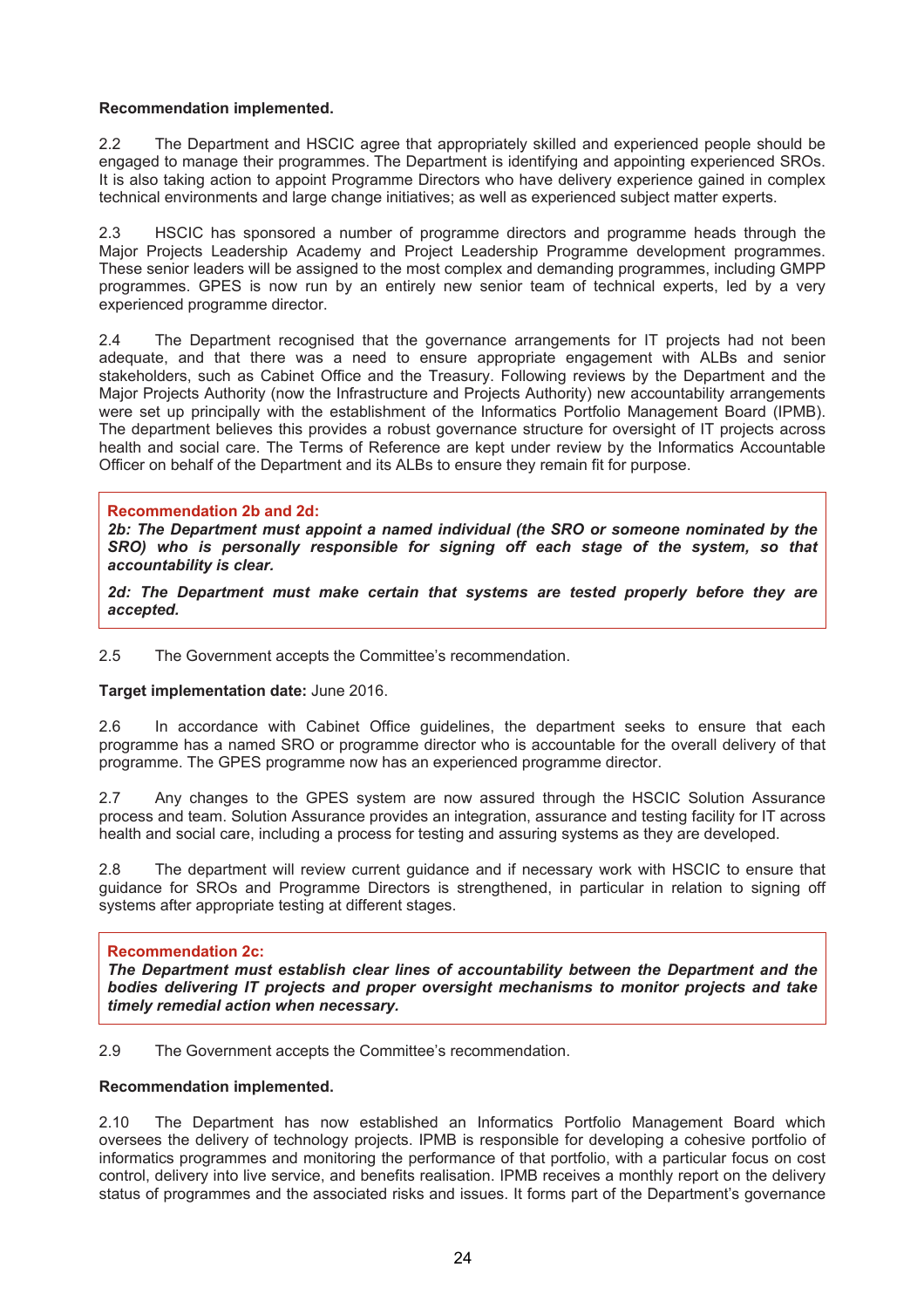model and is overseen by the Informatics Accountable Officer (IAO). The IAO has responsibility for the overall oversight and assurance of those aspects of the health and social care system relating to the provision of information, information technology and data.

**3: Committee of Public Accounts conclusion:**  *In their approach to this project Atos did not show an appropriate duty of care to the taxpayer.*

#### **Recommendation:**

*The Cabinet Office should undertake a full review of Atos's relationships as a supplier to the Crown. The Committee expects the Cabinet Office to note carefully this example of sharp practice when determining what obligations a duty of care on contractors should entail and what sanctions would apply when performance falls short.*

3.1 The Government accepts the Committee's recommendation.

#### **Target implementation date:** Summer 2016.

3.2 The Cabinet Office will be undertaking a review of all current Atos contracts with central Government with annual spend over £10 million. The Cabinet Office will write to the Committee summarising the findings of the review in summer 2016. The Department and HSCIC will provide the Cabinet Office with full details of their relationship with Atos to help inform their review.

**4: Committee of Public Accounts conclusion:**  *Whitehall is not learning from past failures in IT projects, and is still repeating the same mistakes***.**

#### **Recommendation:**

*The Cabinet Office should ensure that the failings in this project and the reasons for them are disseminated widely to reinforce the steps that need to be taken to avoid such mistakes being repeated again.*

4.1 The Government accepts the Committee's recommendation.

#### **Target implementation date:** June 2016.

4.2 Whilst many of the issues highlighted by the Committee took place in parallel with those of the National Programme for IT, they did so in a separate organisation that was not well equipped for technology programme delivery. HSCIC has already summarised the lessons learned from this programme. The department will share this work with the Cabinet Office, so that these may be widely disseminated, potentially in conjunction with learnings from other programmes across government.

4.3 Cabinet Office will disseminate these lessons through their briefings to the Project and Programme Management community, updating of training workshop materials and through the Infrastructure and Project Authority (IPA)'s *Good Practice & Lessons Learned - Inventory & Summary of Documents,* held in their document management system.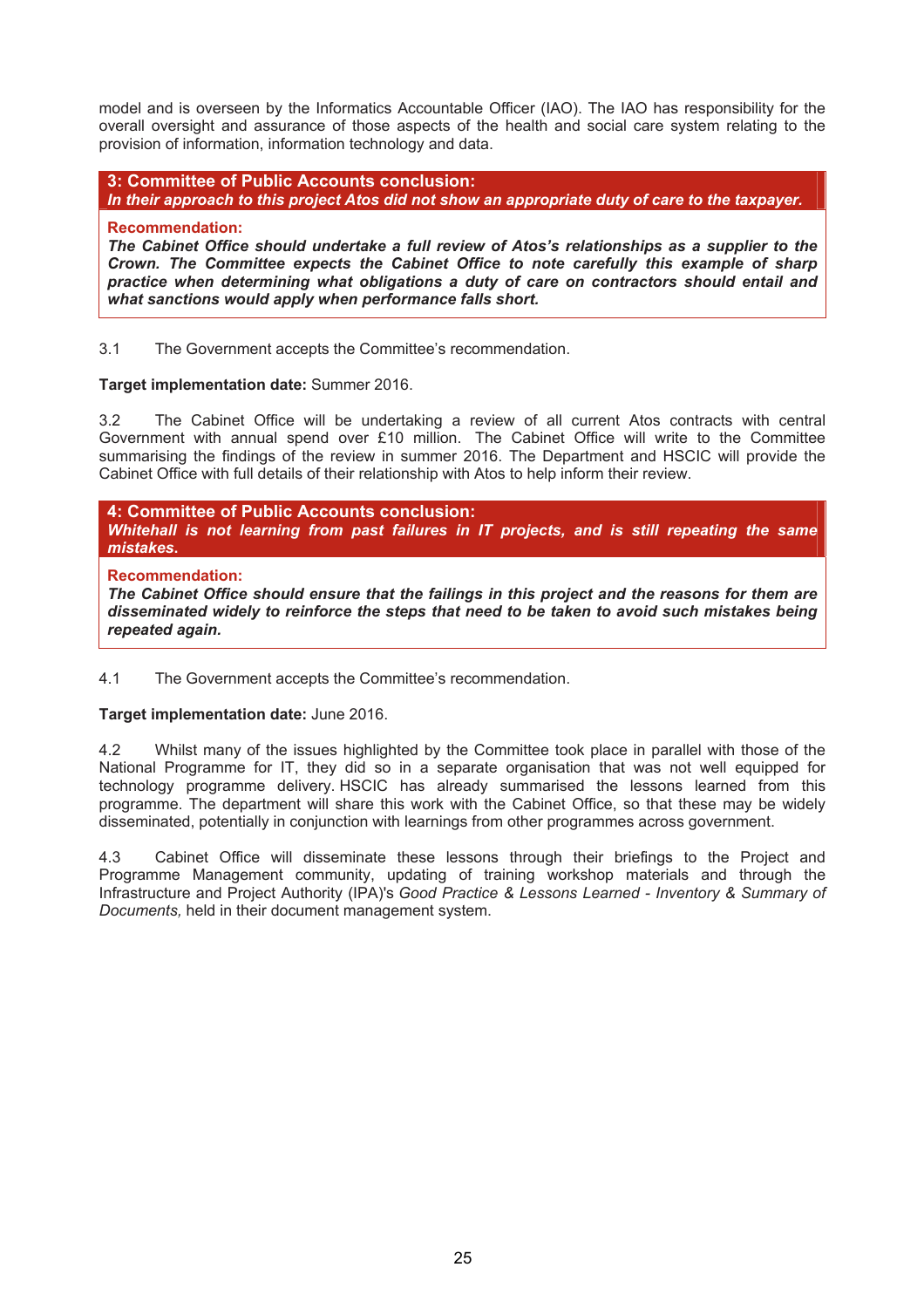## **List of Treasury Minutes 2015-204**

Treasury Minutes is a Parliamentary Command Paper, which is laid in Parliament, and is the Government's response to the Public Accounts Committee reports. The next Treasury Minute will be January 2016

#### **Session 2015-16**

Committee Recommendations: 100<sup>5</sup> Recommendations accepted: 86 (86%) Recommendations not accepted: 14 (14%)

| <b>Publication Date</b> | <b>PAC Reports</b>                         | <b>Ref Number</b> |
|-------------------------|--------------------------------------------|-------------------|
| December 2015           | Government response to PAC reports 1 to 3  | Cm 9170           |
| January 2016            | Government response to PAC reports 4 to 8  | Cm 9190           |
| March 2016              | Government response to PAC reports 9 to 14 | Cm 9220           |
| March 2016              | Government response to PAC reports 15-20   | $\mathsf{Cm}$     |
| April 2016              | Government response to PAC reports 21-25   | $\mathsf{C}$ m    |

#### **List of Treasury Minutes Progress Reports**

The Government produces Treasury Minute progress reports on the implementation of Government accepted recommendations on a regular basis. The next update will be February 2016.

| <b>Publication Date</b> | <b>PAC Reports</b>                                                                                                                                                                 | <b>Ref Number</b> |
|-------------------------|------------------------------------------------------------------------------------------------------------------------------------------------------------------------------------|-------------------|
| January 2012            | Session 2010-12: updates on 13 PAC reports                                                                                                                                         | Cm 8271           |
| <b>July 2012</b>        | Session 2010-12: updates on 28 PAC reports                                                                                                                                         | Cm 8387           |
| February 2013           | Session 2010-12: updates on 31 PAC reports                                                                                                                                         | Cm 8539           |
| <b>July 2014</b>        | Session 2010-12: updates on 60 PAC reports<br>Session 2012-13: updates on 37 PAC reports                                                                                           | Cm 8899           |
| <b>March 2015</b>       | Session 2010-12: updates on 26 PAC reports<br>Session 2012-13: updates on 17 PAC reports<br>Session 2013-14: updates on 43 PAC reports                                             | Cm 9034           |
| February 2016           | Session 2010-12: updates on 8 PAC reports<br>Session 2012-13: updates on 7 PAC reports<br>Session 2013-14: updates on 22 PAC reports<br>Session 2013-14: updates on 27 PAC reports | Cm 9202           |

 4 List of Treasury Minute responses for Sessions 2010-15 are annexed in the Government's response to PAC Report 52

 $5<sup>5</sup>$  Recommendations up to March 2016